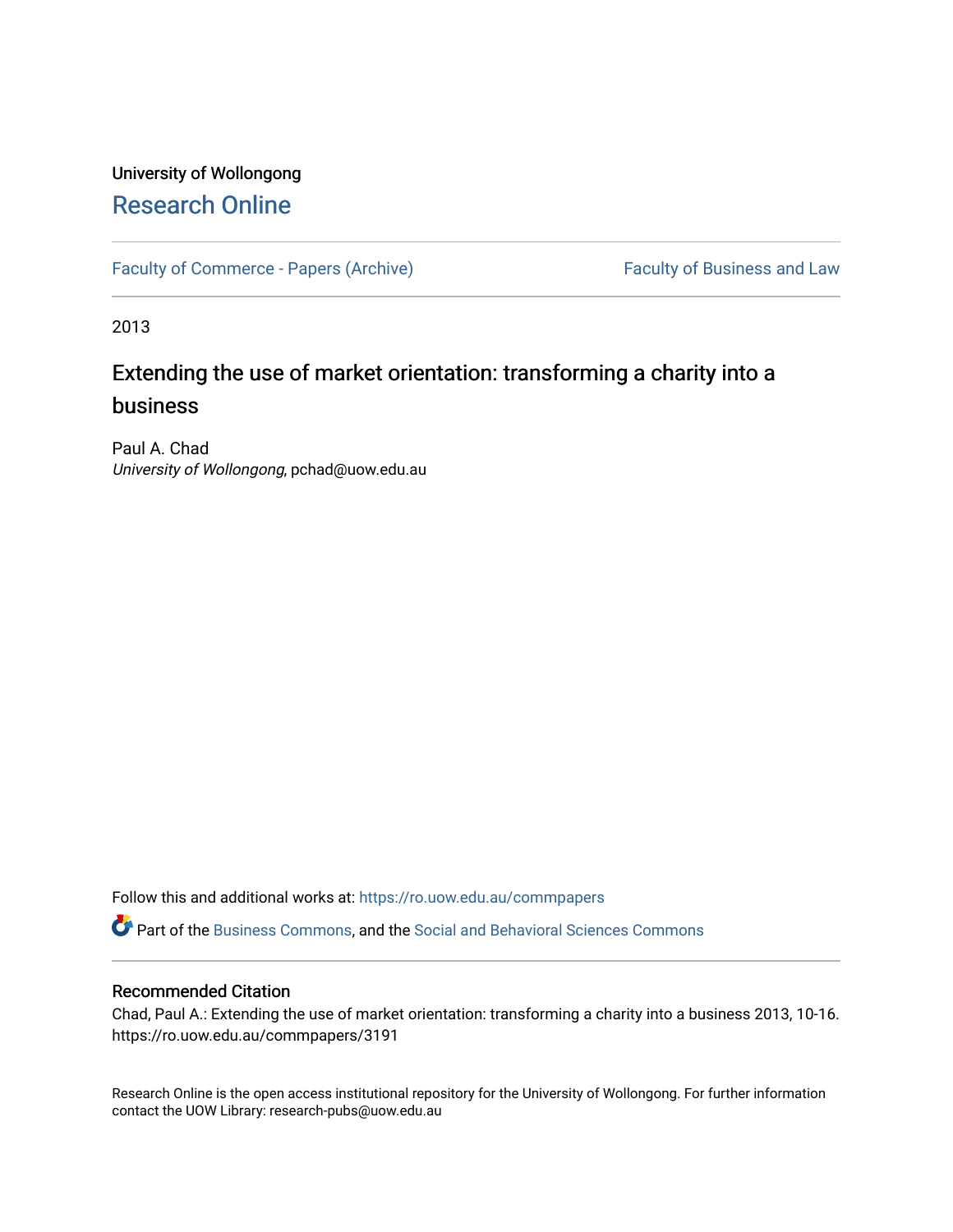## Extending the use of market orientation: transforming a charity into a business

## **Abstract**

Charities play a crucial role within society but are facing growing competition. Adopting a market orientation assists for-profit organisations to improve performance and can potentially also assist charities. This paper examines the under-researched topic of how market orientation can be appropriately introduced into a charity, and the resultant effect upon performance. A charity that introduced market orientation is examined using a discourse transformation framework. Thematic analysis of in-depth interviews of employees identifies how management changed the organisation through use of a threephase process of new managerialism, professionalism and embedding. Few if any papers have previously examined how management of a charity can successfully implement a market orientation. The paper thus expands our knowledge regarding implementation of market orientation, utilises a discourse transformation framework for examination of market orientation, and provides charity managers with worthwhile information regarding how market orientation can improve performance - for the benefit of society.

## Keywords

transforming, orientation, into, market, charity, extending, business

## **Disciplines**

Business | Social and Behavioral Sciences

## Publication Details

Chad, P. A. (2013). Extending the use of market orientation: transforming a charity into a business. Australasian Marketing Journal, 21 (1), 10-16.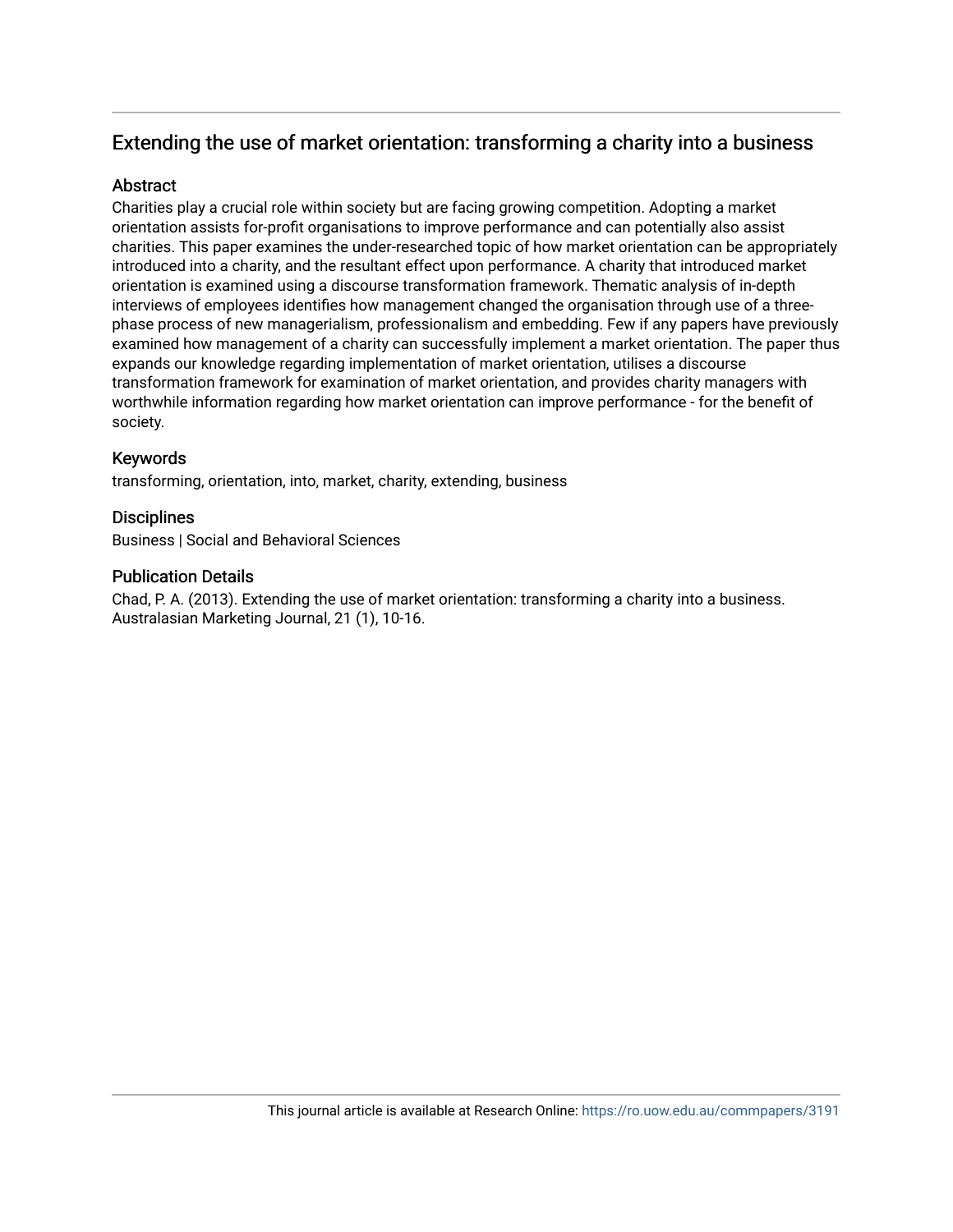## Extending the Use of Market Orientation: Transforming a Charity into a Business

## Dr Paul Chad

## Highlights

- Implementation of market orientation within charities occurs via a three-phase process
- A discourse transformation framework is useful in examining market orientation implementation
- Charities can improve performance via introducing market orientation
- Managers need to be cautious when transforming a charity into a business due to the underlying values of existing employees

#### Abstract

Charities play a crucial role within society but are facing growing competition. Adopting a market orientation assists for-profit organisations to improve performance and can potentially also assist charities. This paper examines the under-researched topic of how market orientation can be appropriately introduced into a charity, and the resultant effect upon performance. A charity that introduced market orientation is examined using a discourse transformation framework. Thematic analysis of in-depth interviews of employees identifies how management changed the organisation through use of a three-phase process of new managerialism, professionalism and embedding. Few if any papers have previously examined how management of a charity can successfully implement a market orientation. The paper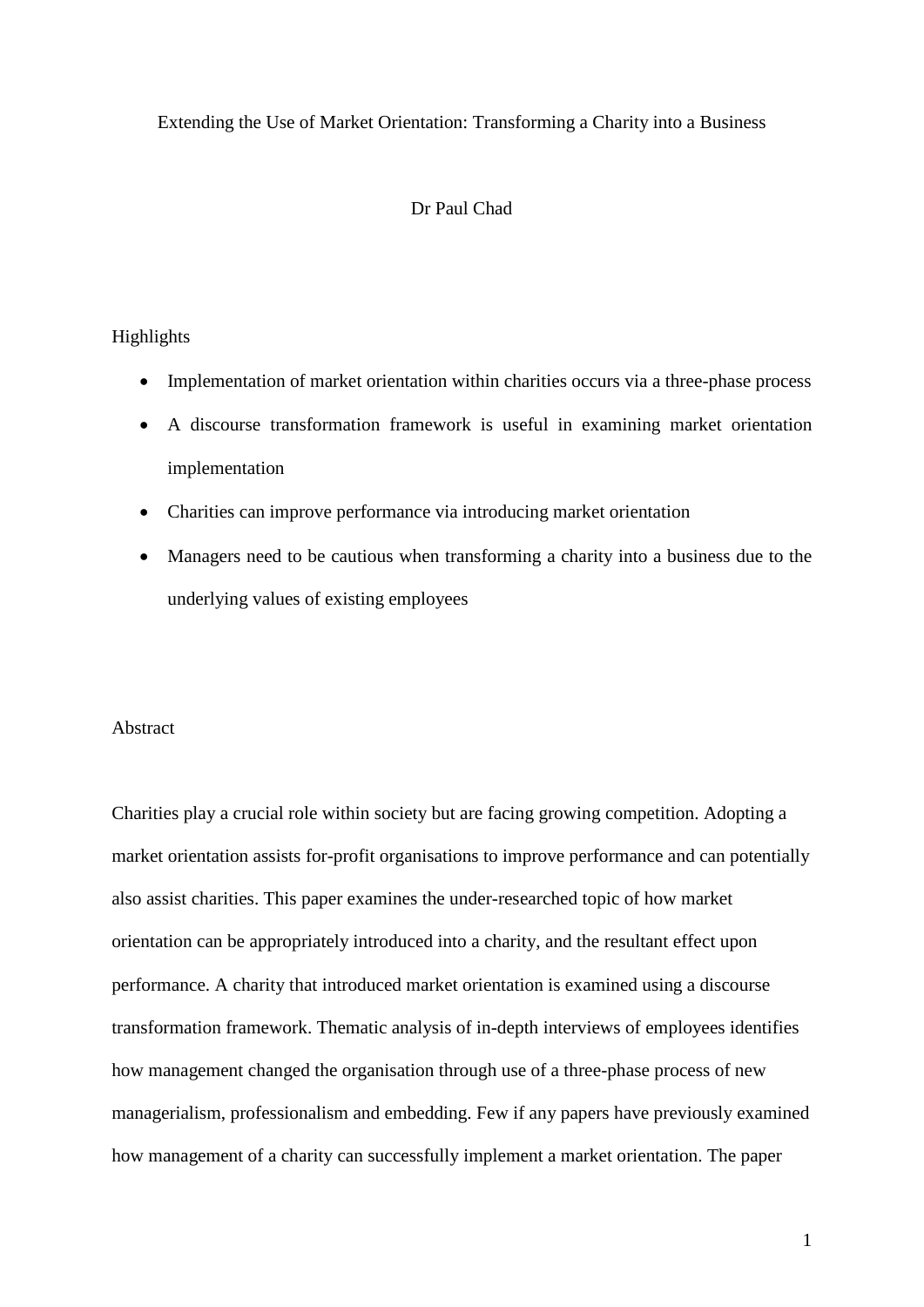thus expands our knowledge regarding implementation of market orientation, utilises a discourse transformation framework for examination of market orientation, and provides charity managers with worthwhile information regarding how market orientation can improve performance – for the benefit of society.

## 1. Introduction

Charities play a vital role in society but are facing increased competition, partly due to an increase in the number of causes being promoted, and the desire of many existing organisations to grow and offer an increasing range of assistance to clients (Murray and Carter, 2005). A limited pool of resources (Philanthropy Australia, n.d.) and economic conditions impact on the public's ability to donate. There is also a government trend towards 'neoliberalism' (Aronson and Smith, 2010) in various countries including the United States of America, United Kingdom and Australia resulting in access to government funding becoming increasingly based on competitive tendering. As well as these competitive issues, society is placing increasing pressure on charities to simply improve performance (Polonsky and Grau, 2011).

To address this environment, charities need to become more businesslike in an effort to survive (Jones, 2010; Polonsky, 2003; Polonsky and Grau, 2008) and look for new and improved methods of service delivery (Jaskyte, 2004). Adopting a market orientation assists for-profit organisations to improve performance and can potentially also assist charities. The key challenge for charity organisations is to change their practice without compromising their underlying ethos. Whilst adoption of effective business practices is essential, these practices may clash with the philosophy and culture of charity organisations and potentially alienate significant stakeholders. Researchers have examined numerous aspects of market orientation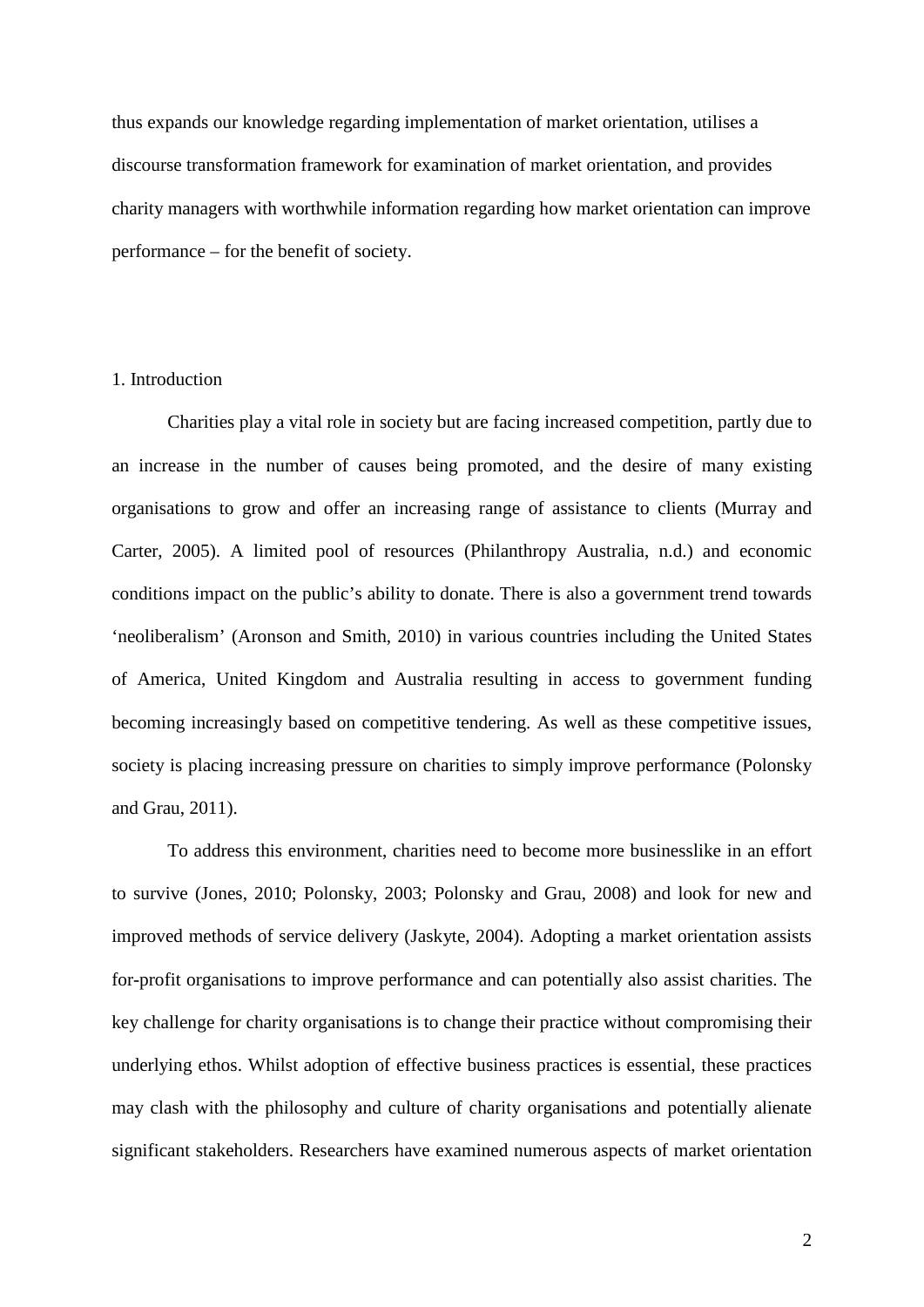in recent decades, particularly within the for-profit context, but little if any attention has been paid to the manner in which market orientation can be successfully introduced into organisations. Beverland and Lindgreen (2007, p. 430) suggested that 'only one study has examined the implementation of a market orientation' and to date, no such research examining the process of change has been conducted in the nonprofit sector. Beverland and Lindgreen (2007, pp. 431-432) also considered that a focus on the process of change 'would advance our knowledge substantially as it would identify practical implications for marketing managers'. As pointed out by Durst and Newell (2001, p. 443), 'relatively little is known about the reinvention strategies of nonprofit organizations'. As a result, we currently possess little knowledge to assist managers of nonprofit organisations to confidently introduce market orientation successfully. Despite being a neglected research area in regards to market orientation, marketing is relevant to nonprofit organisations (Drucker, 1990; Kotler and Andreasen, 1996) and given the key role that such organisations play in society (Pope, Isely, and Asamoa-Tutu, 2009), should be the focus of further research. This study thus aims to address these issues and increase our understanding regarding how a charity can successfully introduce a market orientation to improve performance and also responds to the call from Tadajewski and Hewer (2011, p. 451) 'that there needs to be a concerted effort in understanding how practitioners engage in marketing activities'.

In this paper, we thus examine the manner in which a market orientation has been implemented within a charity and the resultant effect upon performance. The key focus is on identifying the changes that occurred within the organisation and how these changes were successfully embedded by management. Thus, the three key research questions addressed are: Firstly, what are the processes for effectively introducing a market-oriented discourse in a charity organisation? Second, what are the characteristics of the transformed organisation? Third, what is the resultant effect upon performance?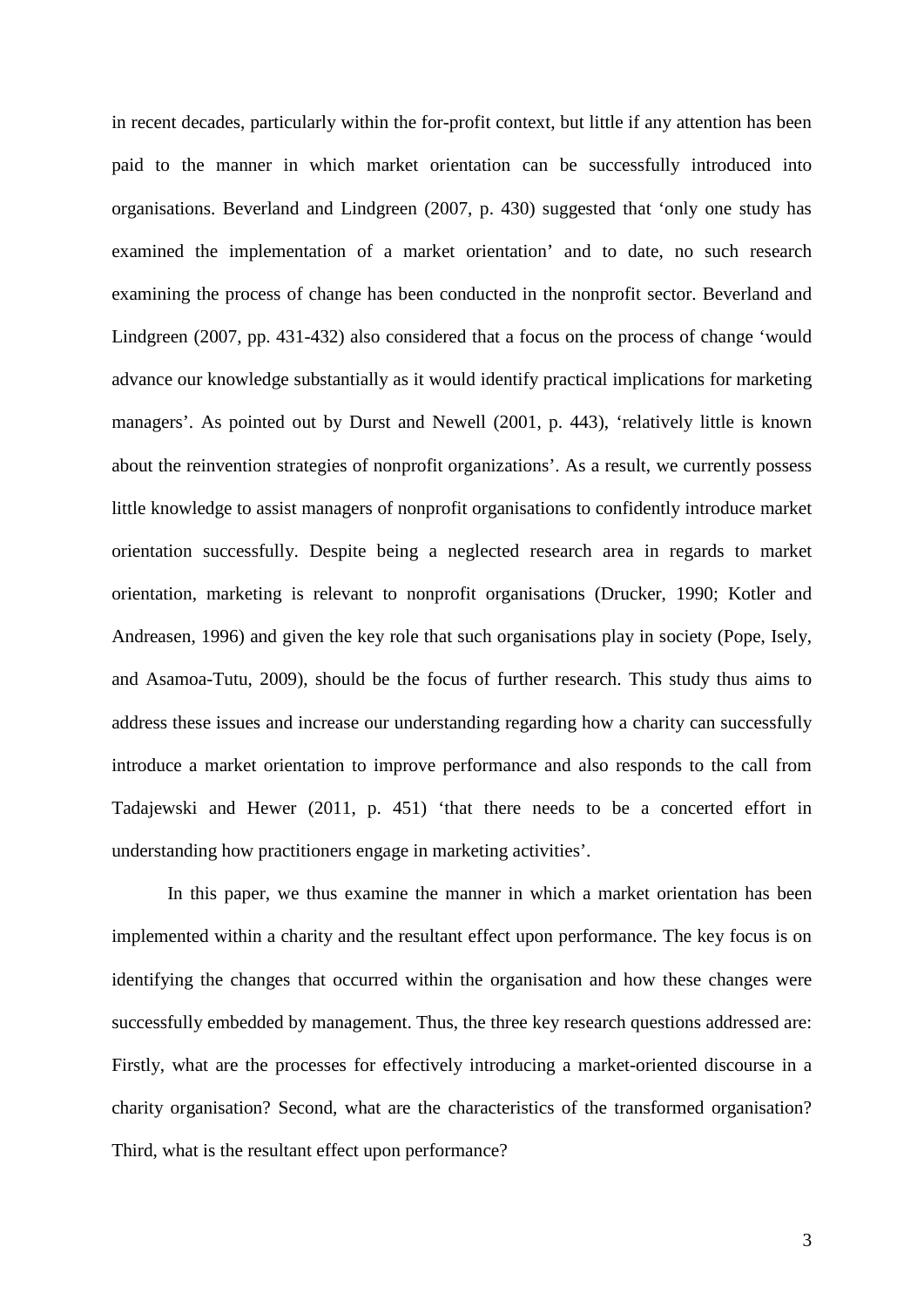The research thus aims to contribute in various ways. This is amongst the first known research to actually examine the process of implementing market orientation in charities. The research thus has potential to 'transform the intellectual and practical landscape' (Tadajewski and Hewer, 2011, p. 452) in relation to the successful introduction of market orientation into charities and addresses the shortage of practitioner perspectives (Cornelissen and Lock 2005, p. 166). It also provides further support for the improved performance that results from implementing a market orientation within the nonprofit setting.

#### 2. The Marketing Concept and Market Orientation: A Key to Improved Performance

Market orientation developed its origins from the marketing concept which is defined by Kotler and Armstrong (2012, p. 34) as the management 'philosophy that holds that achieving organisational goals depends upon knowing the needs and wants of target markets and delivering the desired satisfactions better than competitors'. Seminal research regarding market orientation was conducted by Narver and Slater (1990) as well as Kohli and Jaworski (1990). Narver and Slater (1990) hypothesised that market orientation 'is a one dimension construct consisting of three behavioural components and two decision criteria – customer orientation, competitor orientation, interfunctional coordination, a long-term focus, and a profit objective' (Narver and Slater 1990, pp. 21-22). Kohli and Jaworski (1990) developed their definition of market orientation based on market intelligence requiring three components, namely - intelligence generation, intelligence dissemination and responsiveness. Later, Jaworski and Kohli (1993) developed a model whereby top management characteristics, interdepartmental dynamics and organisational systems were believed to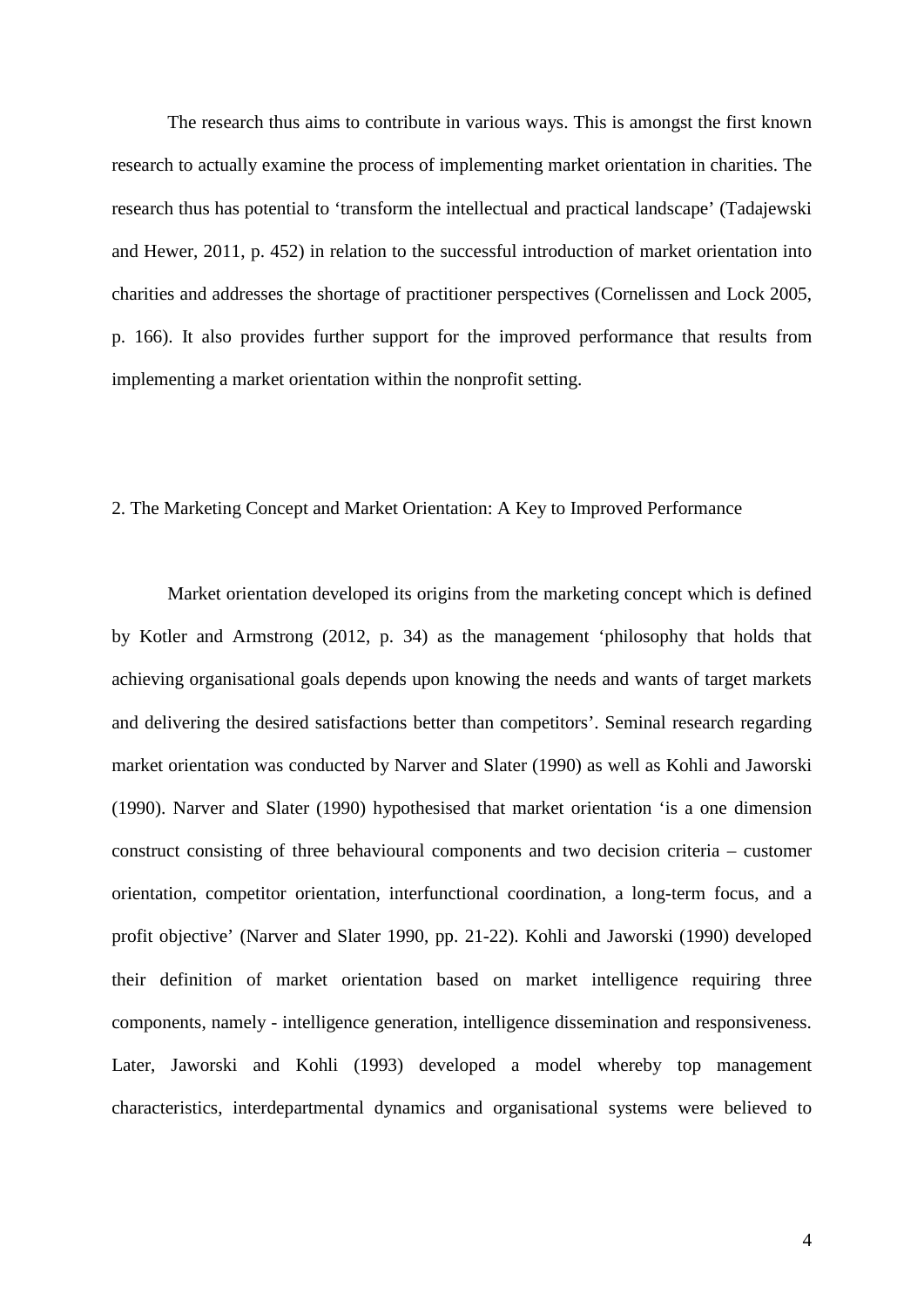affect the level of market orientation, and that market orientation subsequently affected the organisation's employees and business performance.

A meta-analysis of available market orientation research conducted by Lafferty and Hult (2001) concluded that four key 'synthesis dimensions' of market orientation exist: emphasis on customer, importance of information, interfunctional coordination and taking action. There is extensive research indicating that a market orientation assists commercial organisations to improve performance in terms of profitability and growth (for example, Cano, Carillat, and Jaramillo, 2004; Kohli and Jaworski 1990; Narver and Slater 1990; Shoham, Rose, and Kropp, 2005), hence market orientation being regarded as a key goal for organisations. This research has typically been conducted in the for-profit arena.

#### 3. Market Orientation and Nonprofit Organisations

Application of marketing to the nonprofit arena was originally postulated from the late 1960's in pioneering articles by Kotler and Levy (1969), Kotler and Zaltman (1971) and Shapiro (1973) and there is extensive research suggesting that marketing is relevant for nonprofit organisations (for example, Kara, Spillan, and DeShields, 2004; Wood, Bhuian, and Kiecker, 2000). Whilst Gainer and Padanyi (2002) consider there is sometimes suspicion about using business practices in nonprofit organisations as they may divert the organisation away from its traditional mission and values - a clash of goals - they subsequently conducted research that they consider provides empirical evidence that the market orientation versus performance linkage 'can be extended to the nonprofit sector' (Gainer and Padanyi, 2005, p. 860). Market orientation is a 'relatively new concept in the nonprofit and voluntary sector' (Shoham, Ruvio, Vigoda-Gadot, and Schwabsky, 2006, pp. 453-454) and whilst it is now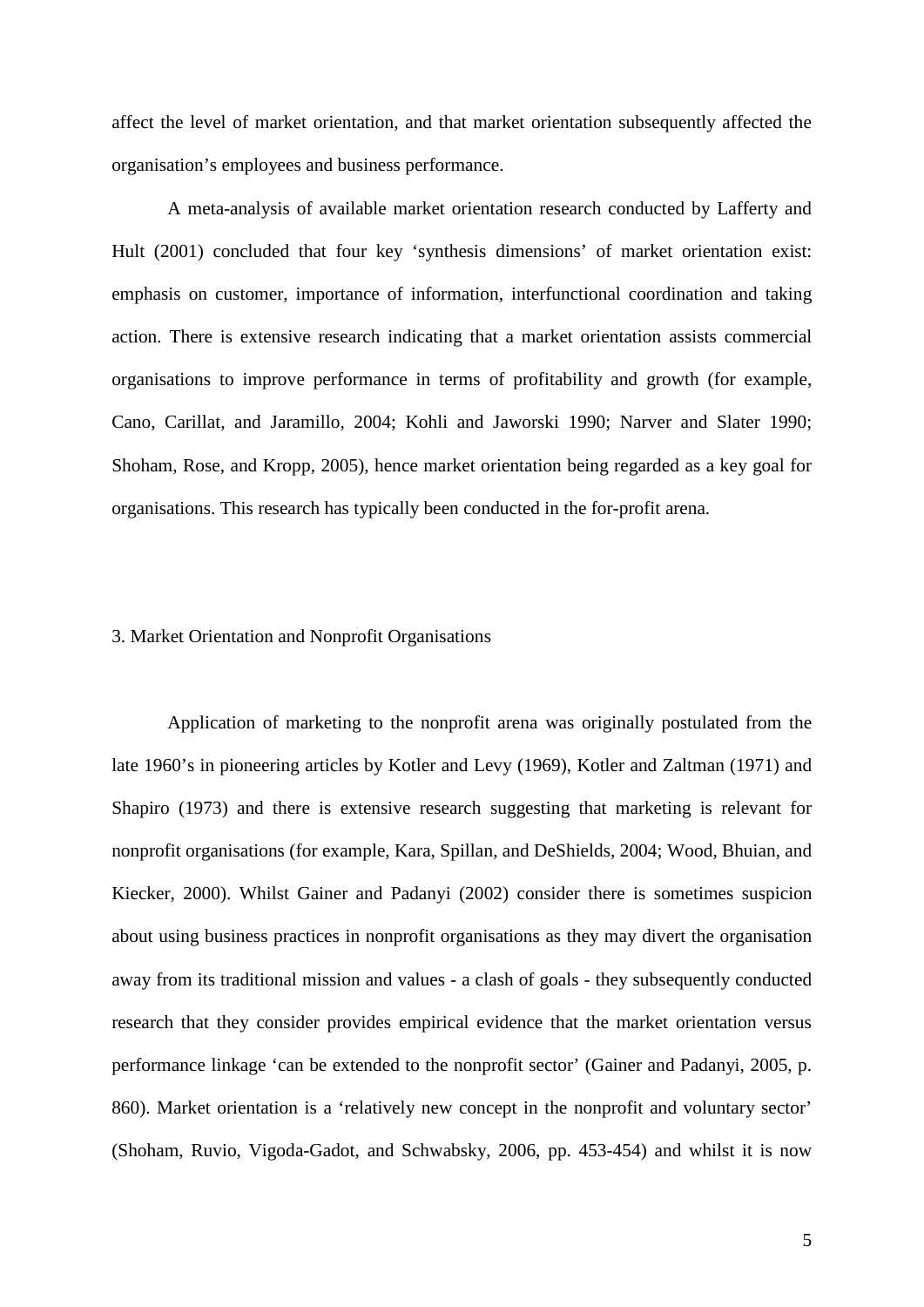accepted that it is relevant and can assist nonprofit organisations, there is however a need for managers to be aware that if not properly implemented, such practices may suppress the aims of the organisation (Shaw and Allen 2009).

The validity of the market orientation models developed originally in large for-profit organisations have been questioned by Sargeant, Liao and Foreman (Liao, Foreman, and Sargeant, 2001; Sargeant, Foreman, and Liao, 2002) who offered a societal orientation model, but which has close parallels with components of market orientation proposed by Narver and Slater (1990) and Kohli and Jaworski (1990). Within the societal orientation model of Sargeant, Liao and Foreman, 'customer' has been renamed 'stakeholder' and a new component referred to as 'collaboration' has been added to reflect the manner in which competitors within the nonprofit sector may potentially work together for mutual benefit of the organisations and service recipient clients. Similarly, Gonzalez, Vijande and Casielles (2002) modified the Kohli and Jaworski (1990) model of market orientation by dividing customers into donors and beneficiaries, and Duque-Zuluaga and Schneider (2008) offered a model in which they divided Narver and Slater's (1990) 'customer' into three subsets – beneficiary/recipient, donor, volunteer/employee and added a new component referred to as 'collaborative orientation'. It should be noted that these models of market orientation developed for the nonprofit arena are indeed based upon the seminal for-profit models of Narver and Slater (1990) as well as Kohli and Jaworski (1990).

In summary, the increased competition faced by charities can in theory be addressed by the introduction of a market orientation. This topic is however under-researched (Modi and Mishra, 2010) and the process by which a charity can successfully transform has received minimal academic attention to date. This research thus aims to examine the manner in which a charity has been able to successfully introduce market orientation and achieve improved performance.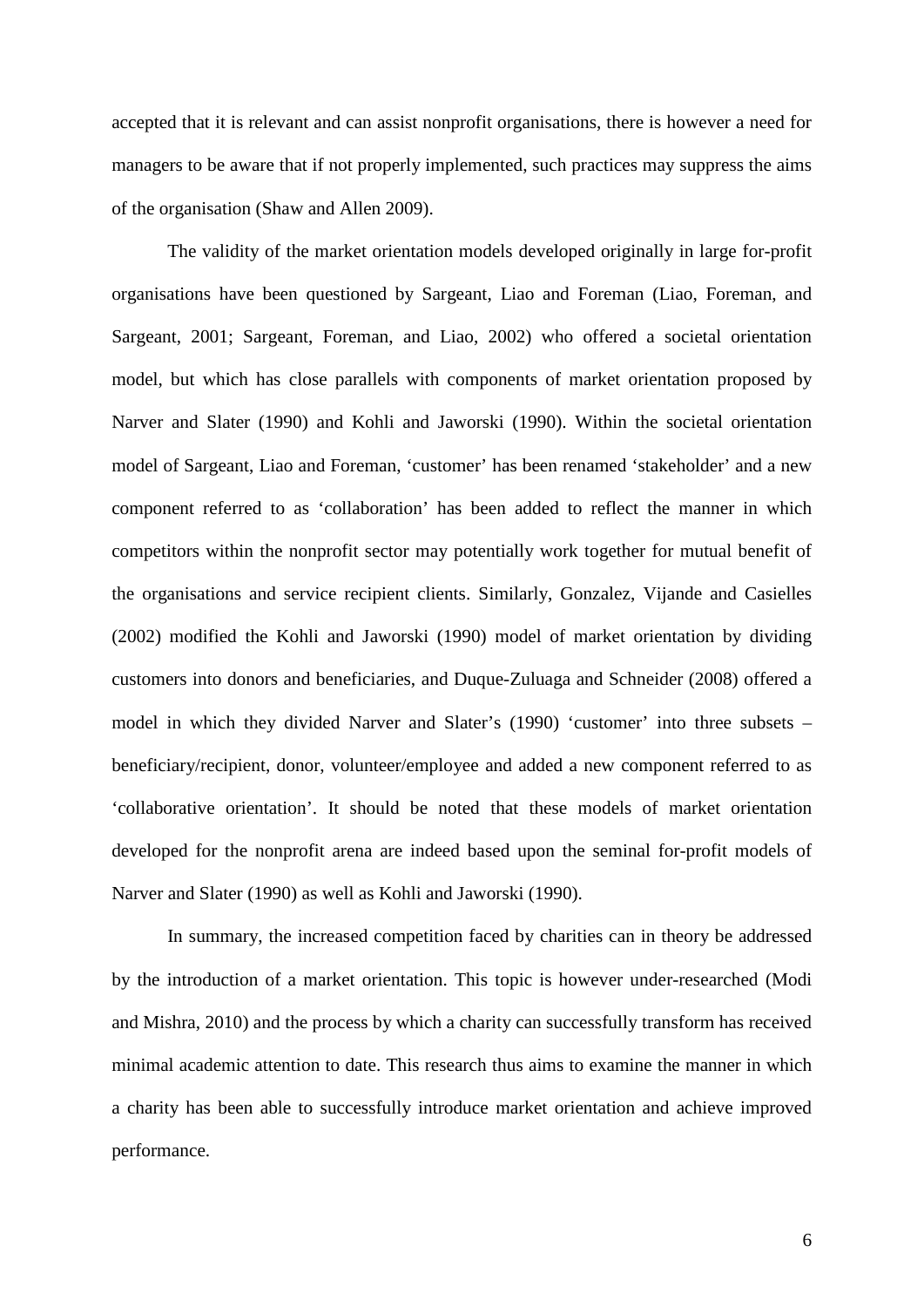#### 4. Research Approach

A single case study of a loss-making charity that has sought to introduce market orientation to improve performance was examined. Case study methodology (Creswell, 2003) was utilised as it is recommended when holistic and in-depth investigation is required (Feagin, Orum, and Sjoberg, 1991) and when research and theory are in formative stages (Eisenhardt, 1989; Yin, 1994), as is the case with the implementation of market orientation into charities. No specific guidelines exist regarding how many cases need to be conducted in case study research, but a single case is regarded as offering more in-depth information than multiple case studies for the same amount of resources utilised (Dyer and Wilkins, 1991; Gummesson 2007). Case studies are considered to be a recognised approach to market orientation research (for example, O'Cass, 2001; Warnaby and Finney, 2005). The model and definition of market orientation utilised in this paper is based on the Lafferty and Hult (2001) meta-analysis as it integrates the various perspectives of a number of researchers including the seminal research of Kohli and Jaworski (1990) as well as Narver and Slater (1990), from which nonprofit models have been derived. Given that the change within a charity organisation is examined, a discourse transformation framework has been utilised to guide the study of the transformation of the charity to a market-oriented organisation. The framework utilised is provided by Foucault (1991, pp. 56-57) who suggested that discourse transformation may be detected by four criteria - the 'displacement of discourse boundaries', 'the new position and role' of the speaking subject, the 'new mode of functioning of language', and 'circulation' of the discourse.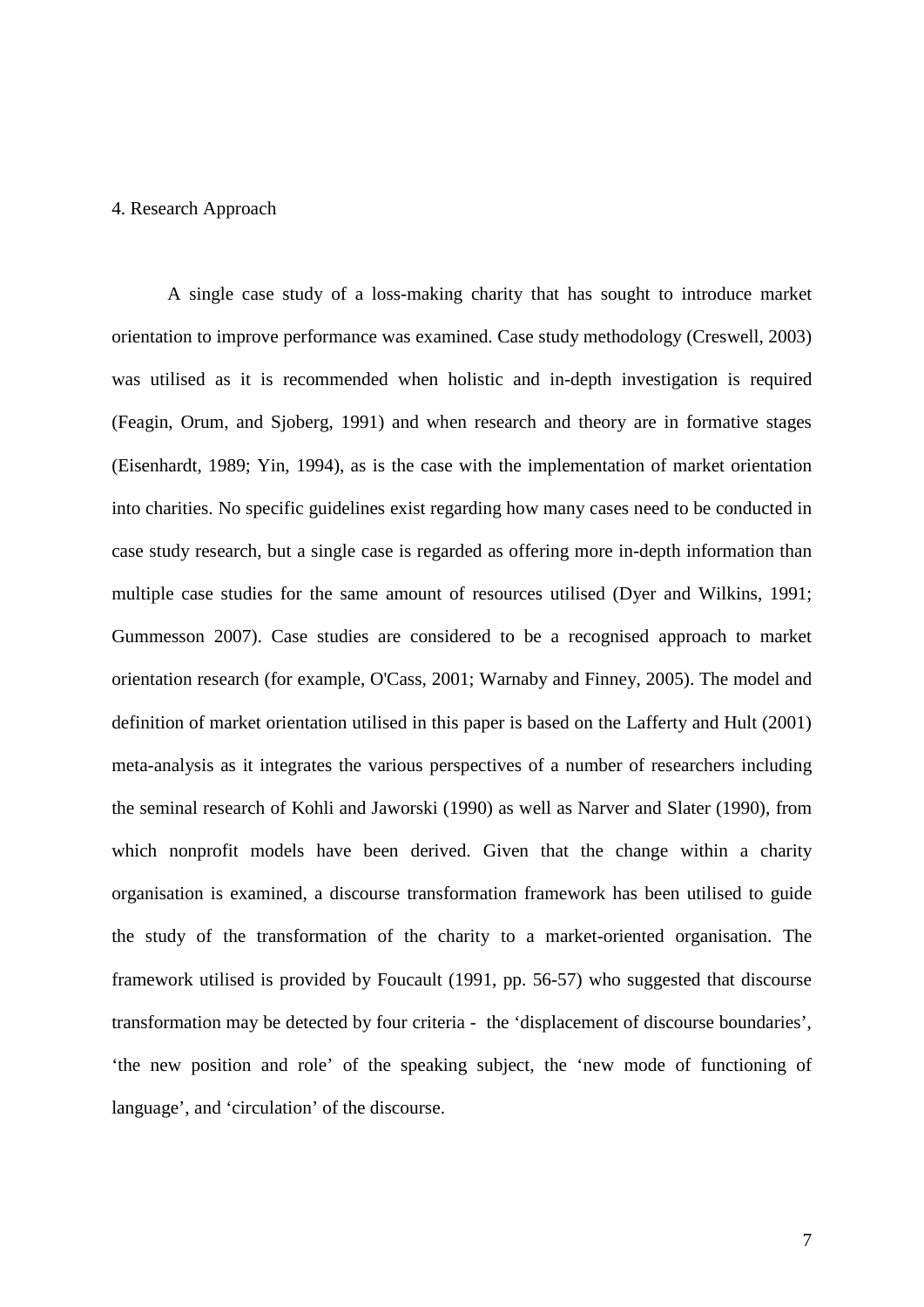The discourse transformation within this case study was examined via thematic analysis of interview transcripts and other data sources. The four synthesis dimensions of market orientation (Lafferty and Hult, 2001) and the four criteria for detecting discourse transformation (Foucault, 1991) provided a framework to guide the overall analysis. Semistructured in-depth interviews involving open-ended questions were used to examine the 'lived experience' (Covaleski, Dirsmith, Heian, and Sajay, 1998) of employees across all functional areas (horizontal) and from all levels of management (vertical) to assist with data triangulation via gaining a complete 360 degree perspective (Steinman, Deshpande, and Farley, 2000). Interviewees possessed a range of backgrounds, experience and training. Employees based at both head office and various branches were interviewed. Theoretical sampling of interviewees was conducted to build and refine emergent theory (Eisenhardt, 1989; Glaser and Strauss, 1967; Yin, 1984). The theoretical sampling stopped when 'saturation' occurred, thus providing 'a sufficient number of arguments of sufficient quality and sufficient data for those arguments to be well grounded' (Wood and Kroger, 2000, p. 81). Guidelines for conducting interviews suggested by Patton (2002) were followed. Interview protocol questions were based around Lafferty and Hult's (2001) synthesis dimensions of market orientation and Foucault's (1991) four criteria for detecting discourse transformations. To minimise bias, all interviews were conducted by a single interviewer (Lincoln and Guba, 1985).

The in-depth interviews were reinforced by direct observation and various archival material and other relevant artefacts. These included annual reports, employee manuals, organisation brochures and the organization's internet site which contained numerous documents including the strategic plan. This not only provided additional data but assisted with triangulation.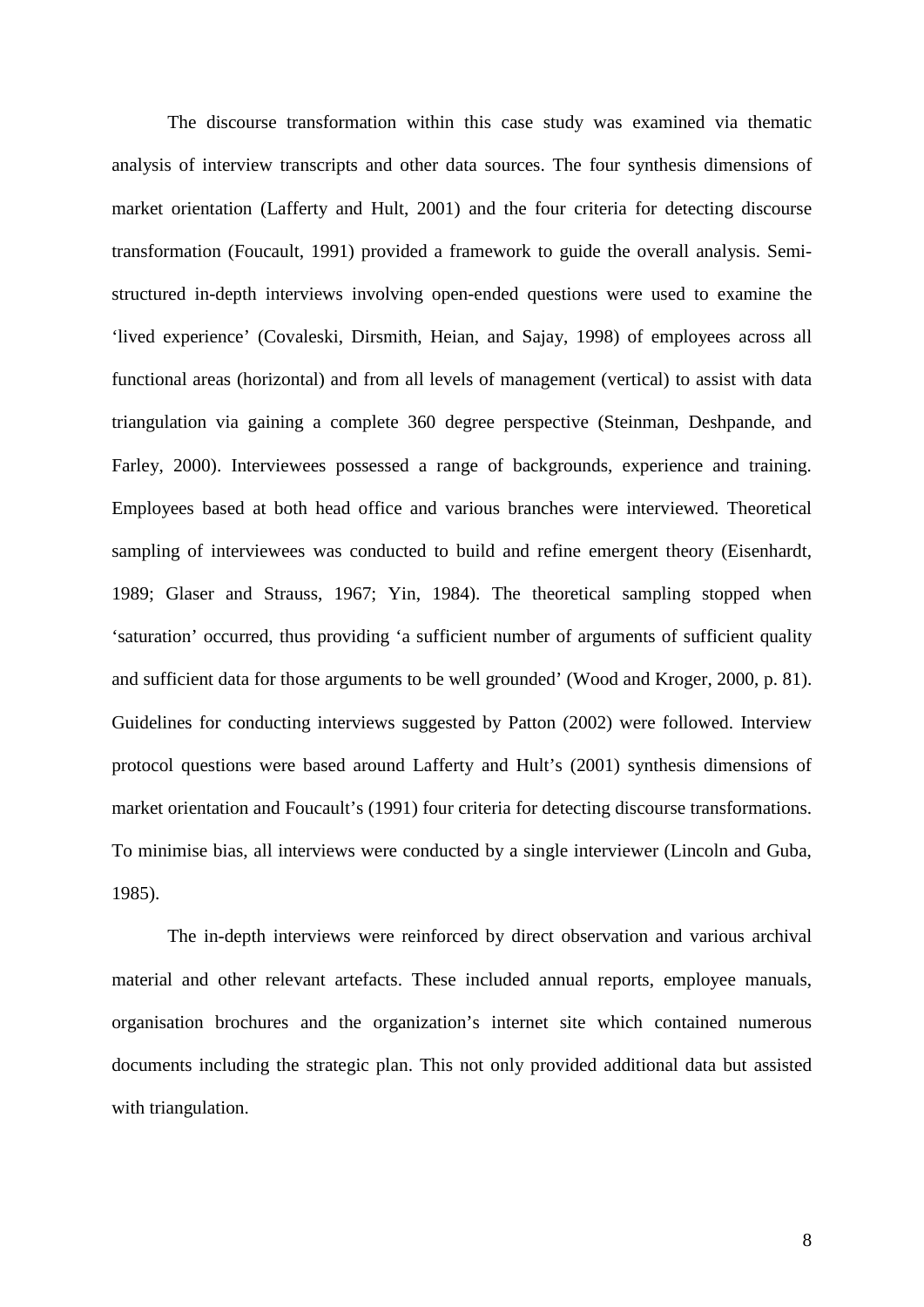Interviews were digitally recorded and professionally transcribed. Interview transcripts were then compared with the original voice recordings by the researchers then provided to the original respondents to verify accuracy. If appropriate, additional follow-up interviews were conducted to expand or clarify any relevant issues. Eschewing electronic analysis, manual thematic analysis of the transcripts was utilised to provide increased 'immersion' of the researchers in the data (Wood and Kroger, 2000). This analysis was assisted by guidelines offered by Miles and Huberman (1994), Patton (2002) and Creswell (2003) to assist the identification of emergent themes. To quantify the effect of the transformation upon performance, annual revenue data was later analysed for the five-year period prior to commencement of the transformation, plus revenue data progressively built-up during the five years after the transformation.

To ensure research trustworthiness, techniques suggested by Lincoln and Guba (1985) were utilised to assist credibility, transferability, dependability and confirmability. Thus, prolonged engagement and persistent observation by the primary researcher (who was also the interviewer) was utilised at the numerous sites of the case organisation to afford development of a greater understanding than would have been gained via shorter contact with the organisation. Triangulation was utilised to compare and contrast data generated from a range of sources. Peer debriefing with university colleagues assisted clarification of thoughts and ideas. Member-checking was conducted with interview respondents to ensure accuracy of interview transcripts and clarify any issues. Rich, thick description was adopted in writing up the results. Four external auditors (senior academics) conducted dependability and confirmability audits and a reflexive journal with regular entries was developed by the primary researcher to assist clarification of research progress and analysis.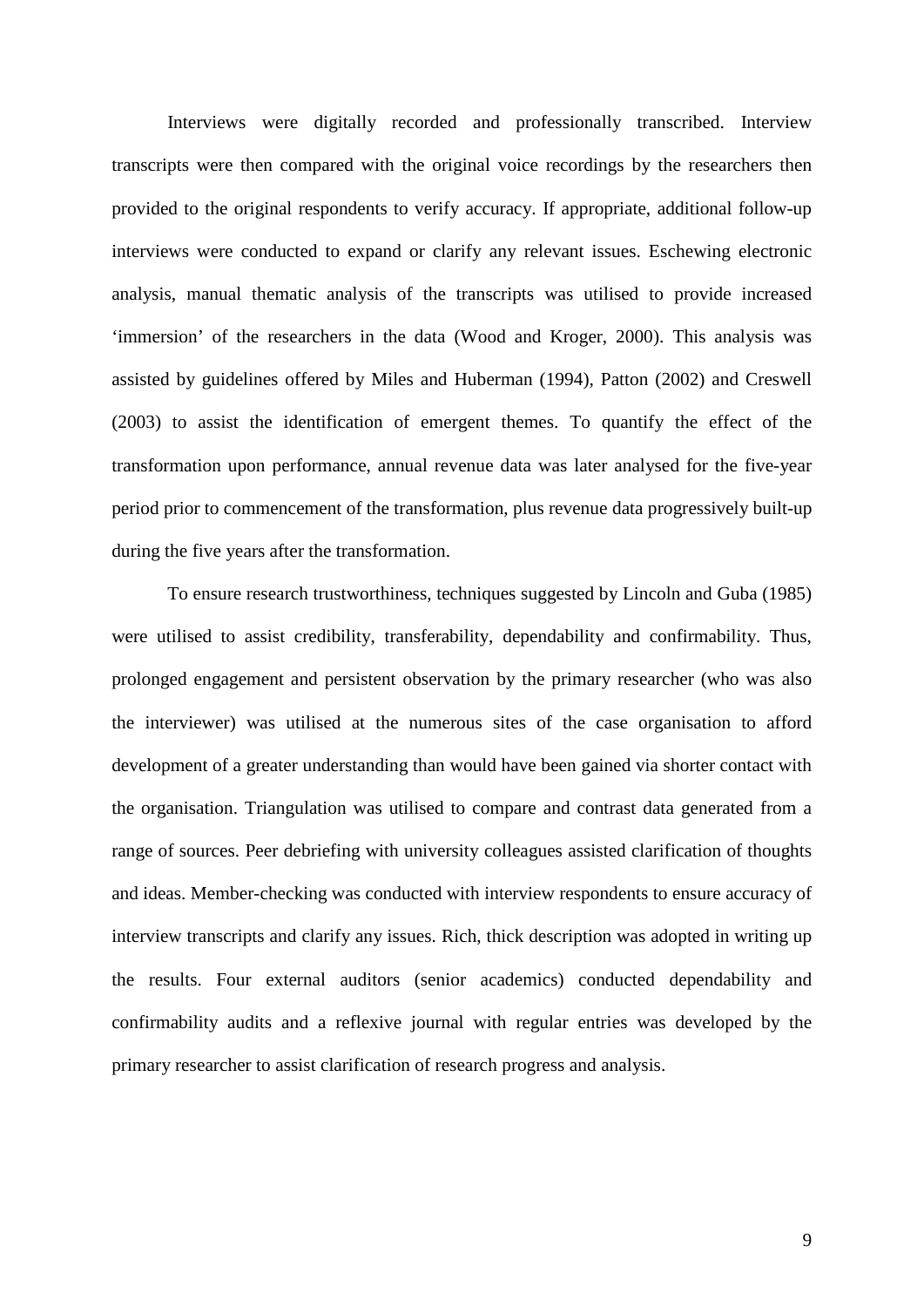#### 5. The Case Study Organisation

In the following sections, comments obtained from the employee interviews are indicated in *italics.* For confidentiality, the case study organisation will be referred to by the pseudonym 'Camira'. Camira is the 'urban mission and community care arm' (Camira, n.d.) of the Sydney (Australia) operations of a Christian-based church and provides 'care of the aged, provision for the disadvantaged, and the love of Christ expressed in practical ways in the surrounding community' (Camira, 2007, p. 1). Camira assists children, young people, families and the aged with a range of services including community care centres, counselling, disability and carer services, disaster recovery, chaplaincy and aged care. Operating as a traditional charity, Camira was struggling both financially and operationally and conducted a major re-structure in 2006 as it was regarded as unsustainable and perceived as needing to change to survive in the new environment. The incumbent Chief Executive Officer (CEO) did not have a business background, but had a religious background and, as indicated by a service provider – *"I don't think he had a clear grip on what was happening out there in the real world"*. The culture and work practices were also seen as inappropriate. There was little consultation outside head office regarding key business decisions, communication was regarded as poor, and the various divisions worked in silos. Subsequently, the CEO and all six general managers exited the organisation. The situation within Camira was summarised by the comments from a senior manager – *"The organisation was losing lots of money, it wasn't working …* [we needed a new] *look for the organisation and that came about with new people being appointed in the role as directors and the staff that we employ and looking at better practices as well".*

A new CEO from the business world was recruited to re-invigorate the organisation. A strategic plan was developed which 'assumes the future is dynamic and changeable' and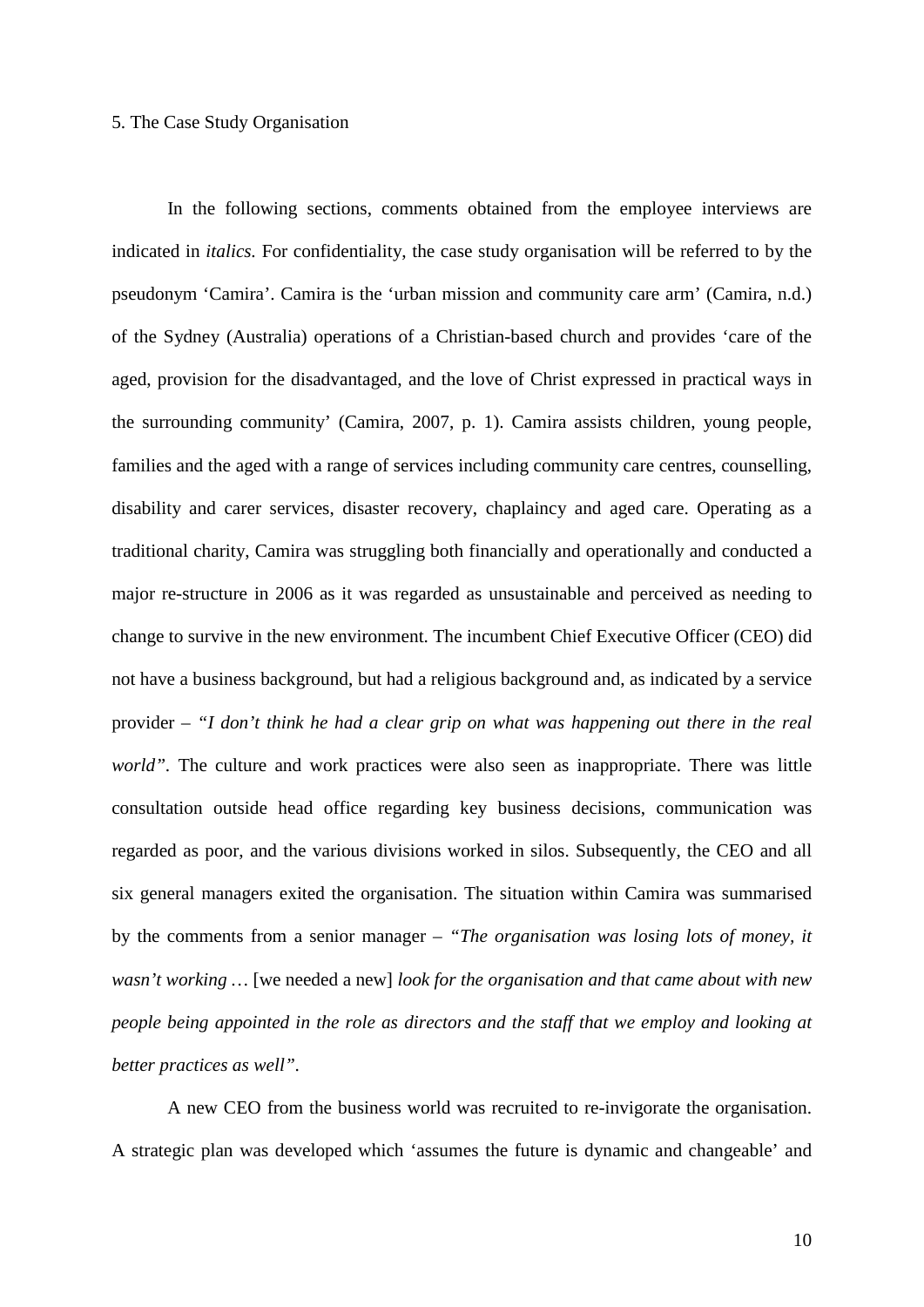was 'based on a detailed scan of the internal and external environment' (Camira, 2007, p. 2). Despite the introduction of a more businesslike perspective, Camira has deliberately maintained a strong religious base and aims for all senior management and other key positions to be filled by Christians from Bible-based churches. At the time of the transformation, Camira had 1,400 paid staff and 2,000 volunteers.

## 6. Results & Discussion

#### 6.1 Transformation

To assess the transformation within Camira, Foucault's (1991, pp. 56-57) four criteria for identifying discourse transformations were utilised, namely, 'displacement of boundaries', 'the new position and role' of employees, the 'new mode of functioning of language' and the 'circulation' of the new discourse.

## 6.1.1 Displacement of Boundaries : Moving to a Market Orientation

Most respondents accepted the need for change – *"to keep up with the world as it is"* and to relate more closely to the newer generations and younger demographic of donors who were demanding greater value, accountability and transparency – *"to know that their money is being well spent … transparency* [that] *is the same as what you find in the corporate world, they want management rigor, transparency in their accounting".* Whilst most respondents recognised the need to change, it was emphasised that a charity *"should not forget where it comes from and the key principles of why it exists".*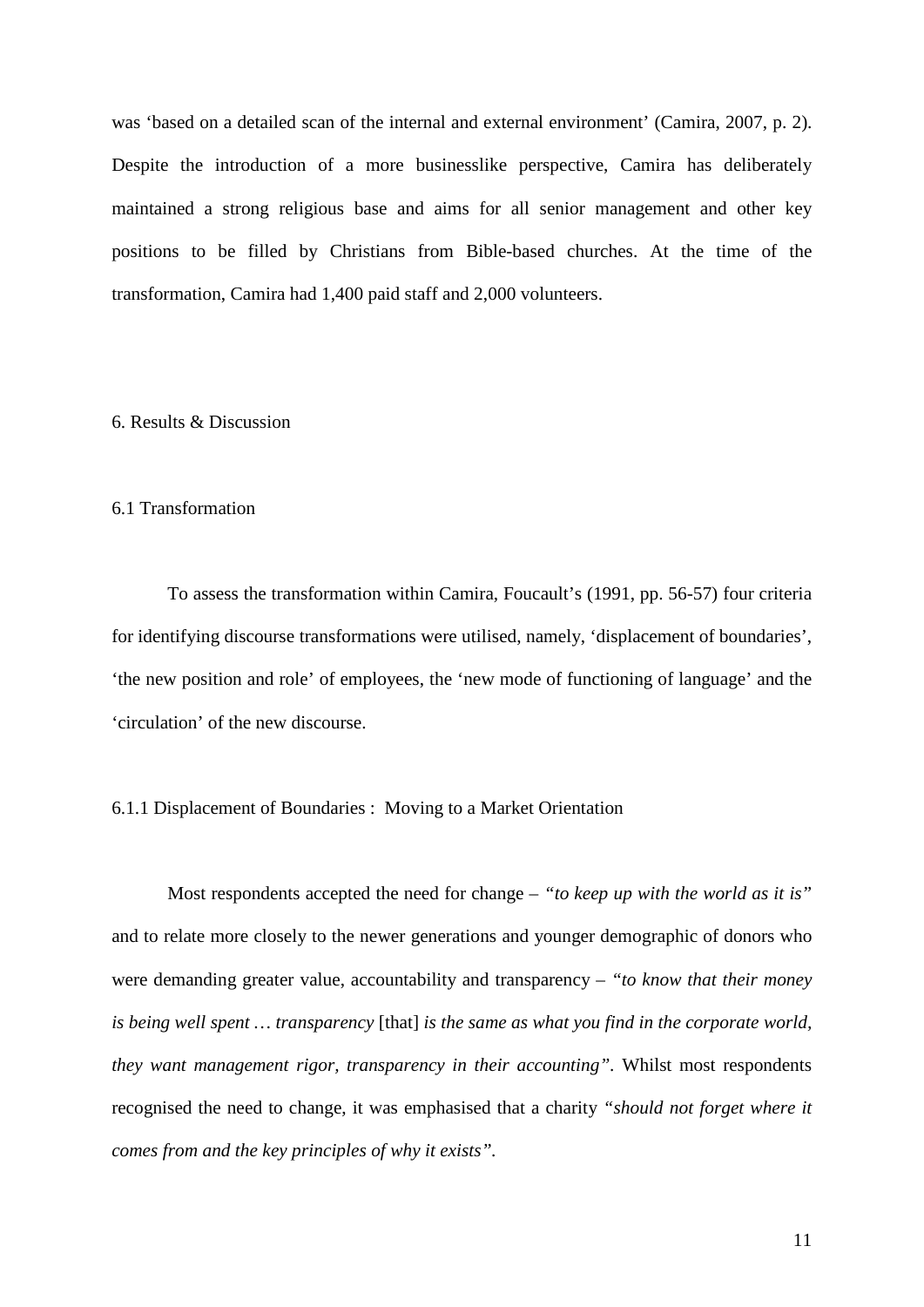Based on the research, there is strong evidence that Camira has developed into a more-market-oriented, businesslike organisation, but with maintenance of a very strong, underlying, church-based religious ethos. The first key dimension of a market orientation is 'emphasis on customer' (Lafferty and Hult, 2001). Customers/clients can be viewed from a 'dual constituency' perspective by charities. Clients are not only the people who receive services, but also private and corporate donors and the government who provide grant funding. Camira is very customer oriented as indicated by comments from respondents that *"without the* [service recipient] *client we don't exist"*. Likewise, as indicated by a fundraiser – *"the* [service recipient] *clients are the reason why we are here, the donor* [clients] *are the people who provide the money to do it"*. It is apparent that Camira, based on their original charity ethos were customer focussed, this emphasis on customer has continued in the new Camira.

The second key dimension of a market orientation is 'importance of information' (Lafferty and Hult, 2001). Camira previously made little use of information. The new CEO indicated that *"we were not very good at that, we are trying to get better process around data collection"* with a service provider stating that Camira is *"looking more into what our statistics are showing and looking at producing services that are more to the need of the* [service recipient] *client than what we actually thought the* [service recipient] *client should have"*. Exit surveys are now also conducted, and in the welfare services section, follow-up surveys measure if the services have *"made a difference in their lives six months down the track*". There is also greater emphasis on employee information, with employees being surveyed in 2007 for the first time ever.

The third key dimension of a market orientation is 'interfunctional coordination' (Lafferty and Hult, 2001). Camira operates across multi-sites. This can result in tension between head-office and individual sites (Grossman and Kasturi Rangan, 2001) as was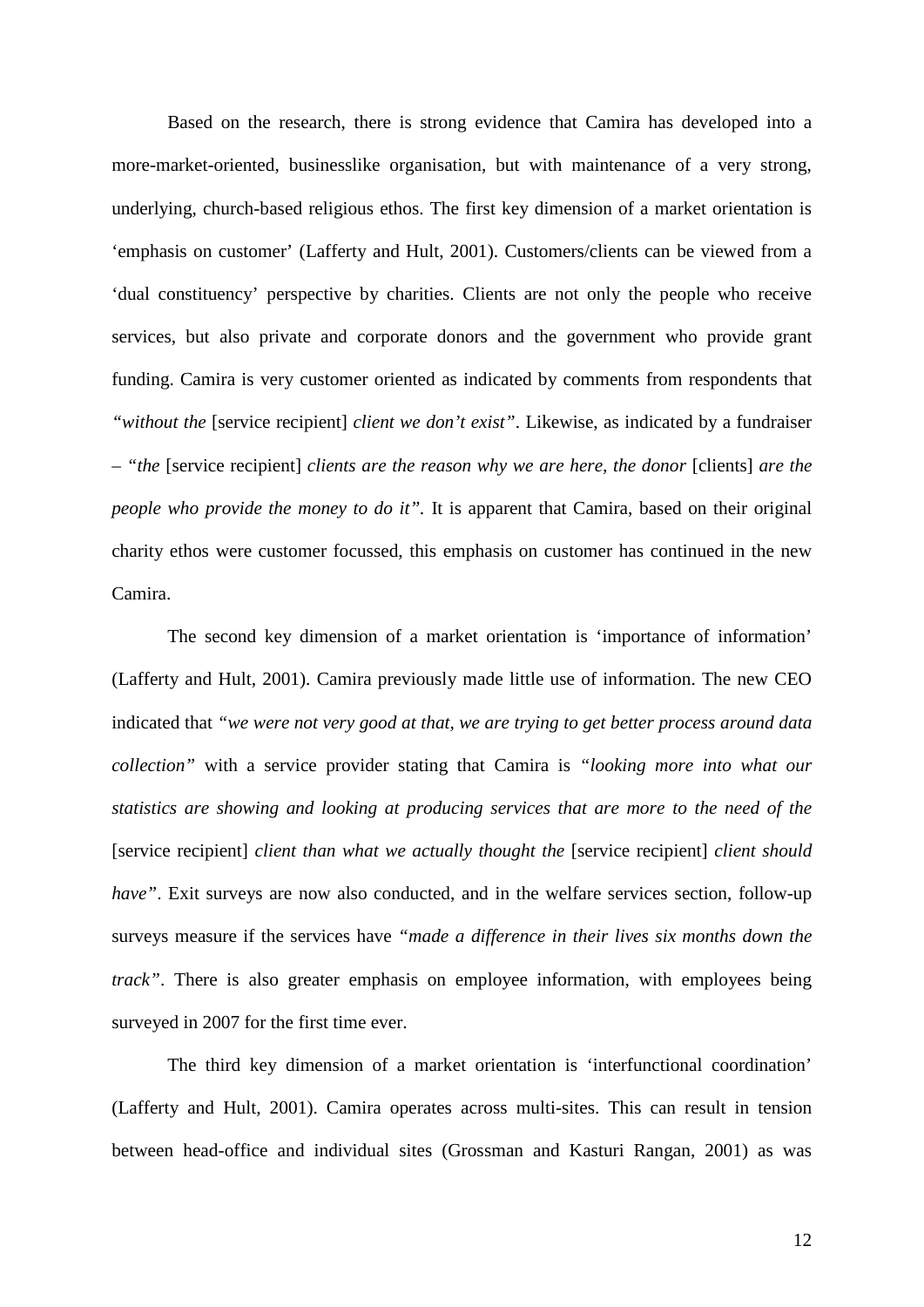indeed the case within Camira. The previous discourse within Camira was characterised by a *"silo mentality"* where *"it was actually frowned upon to actually talk to people from other divisions and you had to go to someone's general manager to get permission to go and talk".*  Steps were introduced to improve communication. A 'leadership forum' across divisions that included senior managers and team leaders was formed. The introduction of strategic planning days enabled all employees to become involved in the new direction. A key improvement is the increase in communication and the empowerment of employees whereby *"the ground level workers are having more of a say".* An organisation-wide monthly newsletter was introduced containing *"a lot of the decisions that have been made and explanations for it by the executive team".* A regional manager considered that *"probably the biggest and most significant change is the establishment of professional practice teams".* These teams are comprised of employees in similar service functions at different sites and are charged with organisational discussion of service delivery processes and thus *" reduce the impact of a structure creating silos"*.

The fourth key dimension of a market orientation is 'taking action' (Lafferty and Hult, 2001) and as indicated above, there have been numerous improvements to the manner in which Camira operates and takes action. Driven by the new CEO, the 'leadership forum' and direct involvement of employees, particularly via strategic planning days, has enabled a more dynamic organisation to develop.

The move to a more market-oriented discourse by Camira has resulted in a major change in service delivery methods. The two key areas of change to services have firstly been streamlining of delivery to ensure viability, and secondly to offer a more holistic approach. Camira *"changed staffing models in order to make it more efficient".* Increased recruitment of managers from outside the sector also enabled fresh eyes to view existing services. Adopting a more holistic approach to service delivery has been aimed *"to meet people's*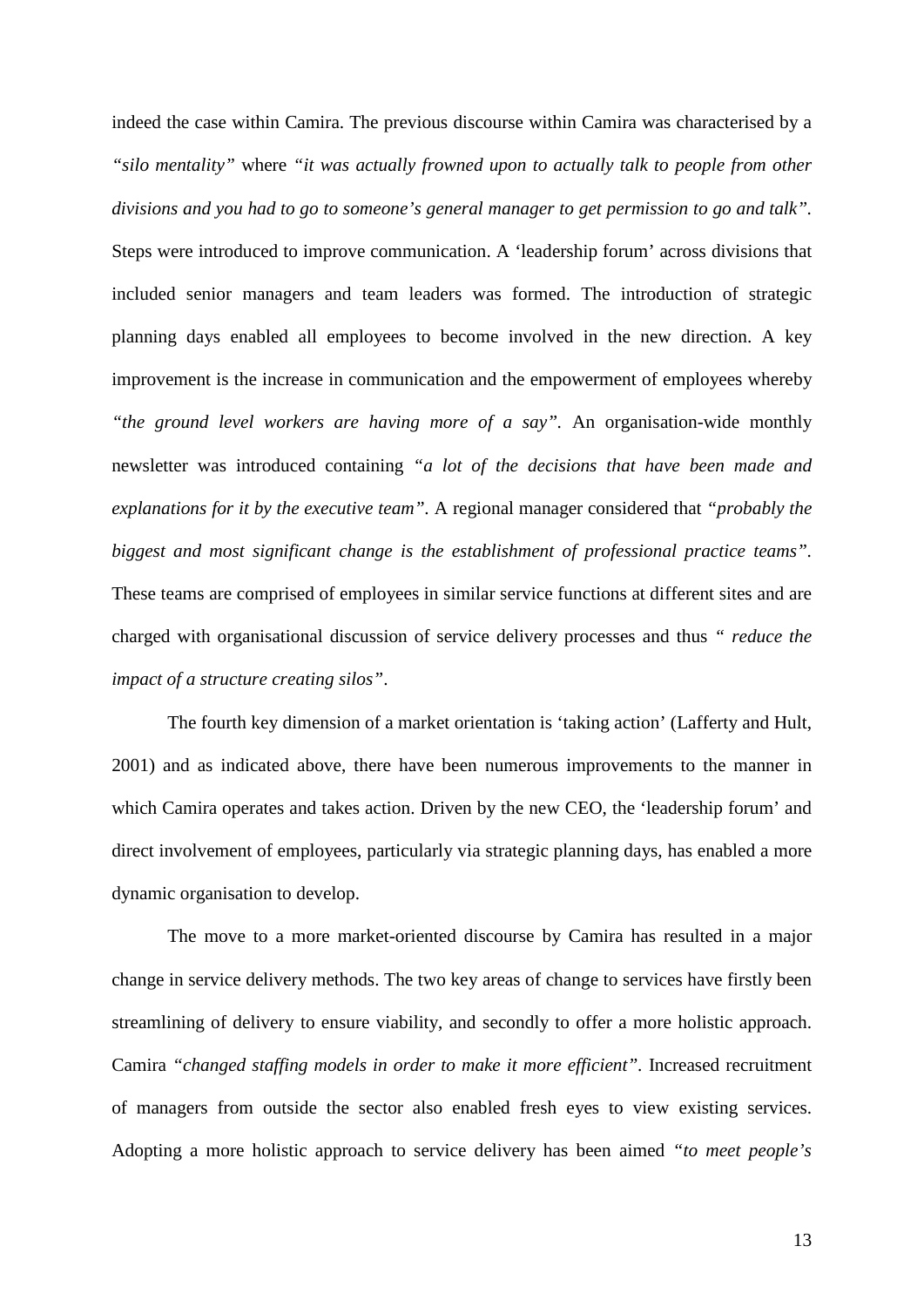*needs rather than just the band-aid type approach"*. This is most relevant in the emergency relief area where Camira is *"moving from the welfare model to the sustainable living model"*  to treat the underlying cause rather than simply treat the symptoms. Significantly, this key change in operation has resulted in employees considering they have moved away from being perceived as a charity, to an organisation that assists service recipient clients to get back on their own feet via the new holistic service delivery approach. This has also required a more trained and professional organisation – *"we're expecting more of our staff, we're expecting greater emphasis on training and people having the skills to do the job rather than coming from volunteers".*

There was also a re-focus of revenue streams. A traditional charity discourse is characterised by reliance on donations for revenue. Camira have developed new sources of revenue. Capability and expertise to tender for government grants has been improved. Donations are of less importance but still vital. Traditional direct marketing practices from the for-profit arena have been introduced to improve the fund-raising processes. Utilising a database of 14,000 previous donor clients, based upon guidance from consultants, regular appeal letters are sent out bi-monthly and now typically contain *"good news"* stories regarding service recipient client assistance. As indicated by a fundraiser- *"we ask for money, give them a story and tell them why we need the money".* This use of improved communication quality to donors is based upon the aim to increase donor loyalty (Sargeant 2001a). Data-base segmentation has also been introduced for more effective donor targeting. Likewise, the concept of customer life-time value, which should be at the centre of relationship building with key donors (Sargeant, 2001b) has been introduced to identify the most attractive donors.

## 6.1.2 The New Position and Role of Employees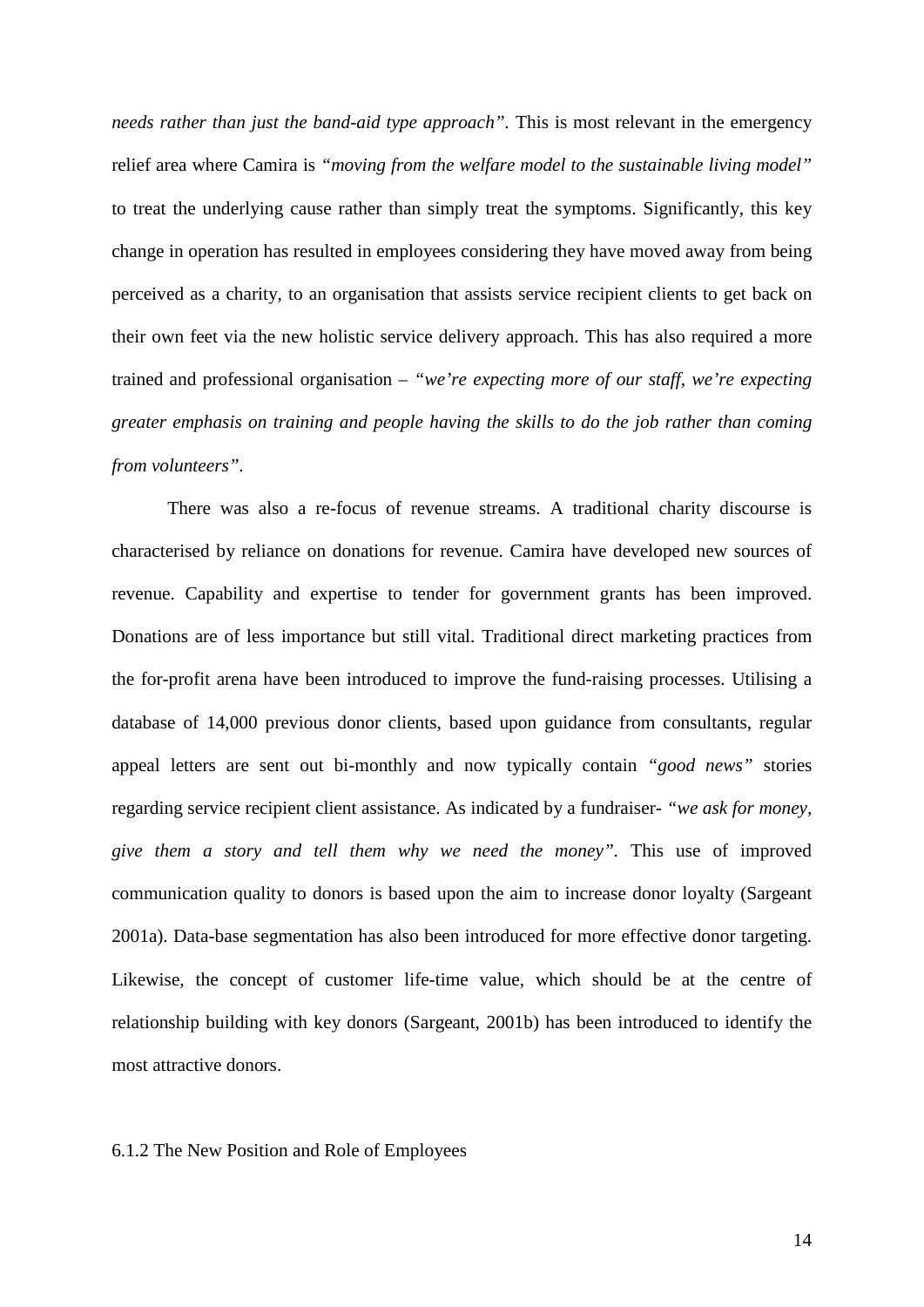To achieve the new discourse, it has been identified that Camira firstly needed to introduce 'new managerialism' and subsequently 'professionalism'. This provided the capabilities to subsequently 'embed' the new organisational discourse. New managerialism has a 'concern for efficiency, cost-effectiveness and competition' (Gewirtz and Ball, 2000, p. 256), something previously distinctly missing from Camira, but necessary in the emerging climate. Nonprofit organisations are expected to operate efficiently and show this (Cairns, Harris, Hutchinson, and Tricker, 2005; Fine, Thayer, and Coghlan, 2000), with pressure for improved performance coming internally from managers due to the need to provide efficient services and compete for funds, and from external stakeholders including donors and government funders (Wing, 2004). Human resources are a key within many nonprofit organisations (Tschirhart and Wise, 2007) and to be effective, leaders require 'awareness of and sensitivity to changing situations and organizational constraints' (Schmid, 2006, p. 179). The new CEO was strongly aware of the potential affect of the new mode of operation upon employees and took steps to ensure employees were engaged in the changing work environment. This occurred throughout all levels of the organisation. The top-level management revamp resulted in a *"major cultural shift in the workplace".* There was *"a huge investment by the organisation as a whole in terms of leadership training and support, seeing our leaders as driving change and driving good practice".* For example, one senior manager was funded to attend a nonprofit management course at Harvard University. Similarly, not just at management level, but throughout the organisation, employee skills were identified as a key development area and a development program commenced in 2007 in partnership with selected universities. This enabled existing employees within Camira the opportunity to gain increased professional skills that complemented the new discourse within the organisation.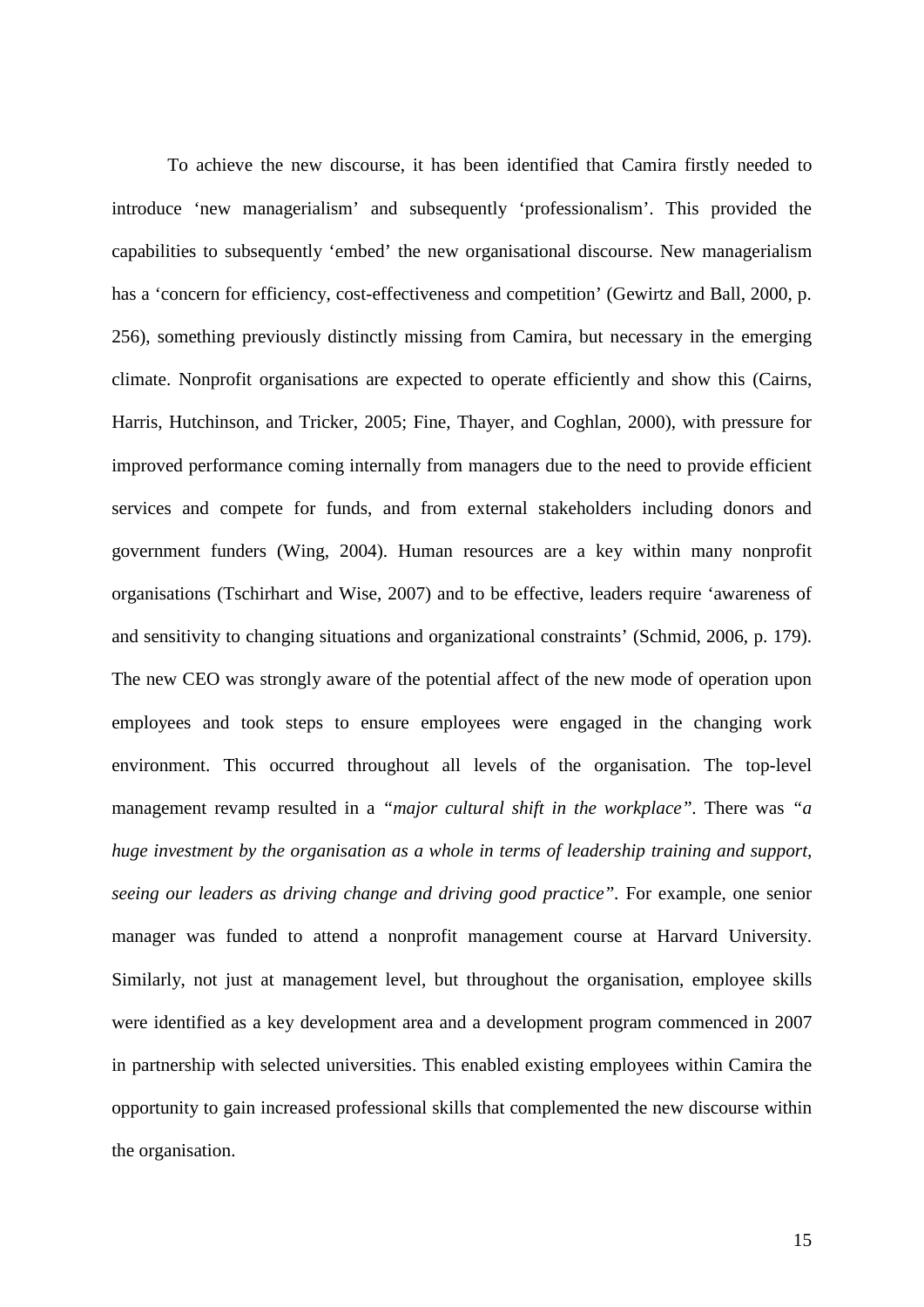As with many organisational changes, introduction of performance management systems to measure employee efficiency can receive initial employee resistance (Becker, Antuar, and Everett, 2011) and, as with for-profit organisations, nonprofit organizations can also experience employee deviant behaviour (Nair and Deepti, 2011). The restructure commencing with the exit of the previous CEO and all six general managers, followed by introduction of a higher level of employee accountability and a need for increased professionalism did result in resistance from some employees and some resignations occurred. These employees were, however, replaced with new employees who were more appreciative and accepting of the new discourse. As indicated by a long-serving middle manager – *"it was massive change, but in the last two years we can see the difference in a positive way"*. A staff survey conducted two years after the discourse changes commenced indicated *"widespread satisfaction about the changes".* Employees regarded the changes as *"pretty foreign to our way of working, but most people now see it as definite improvements that were long overdue"* and *"are appreciative of the new professionalism"*.

Organisational identity 'is a collective notion that requires buy-in by key stakeholders' and 'consensus and collective attachment' (Young, 2001, p. 142). An identity threat can occur if 'members interpret events or situations as challenges to … what they believe are the organization's central and distinctive features' (Balser and Carmin, 2009, p. 209). Whilst Camira added a more businesslike, market-oriented and professional identity, the main continuing remnant of Camira was the Christian based ethos. Maintenance of this was a deliberate strategy by management, as it was perceived that this Christian ethos was the historical foundation rock of Camira. To successfully introduce change, a leader should 'acknowledge and address core beliefs and values' (Balser and Carmin, 2009, p. 198) as new policies and practices are developed. This is indeed what the new CEO of Camira has done.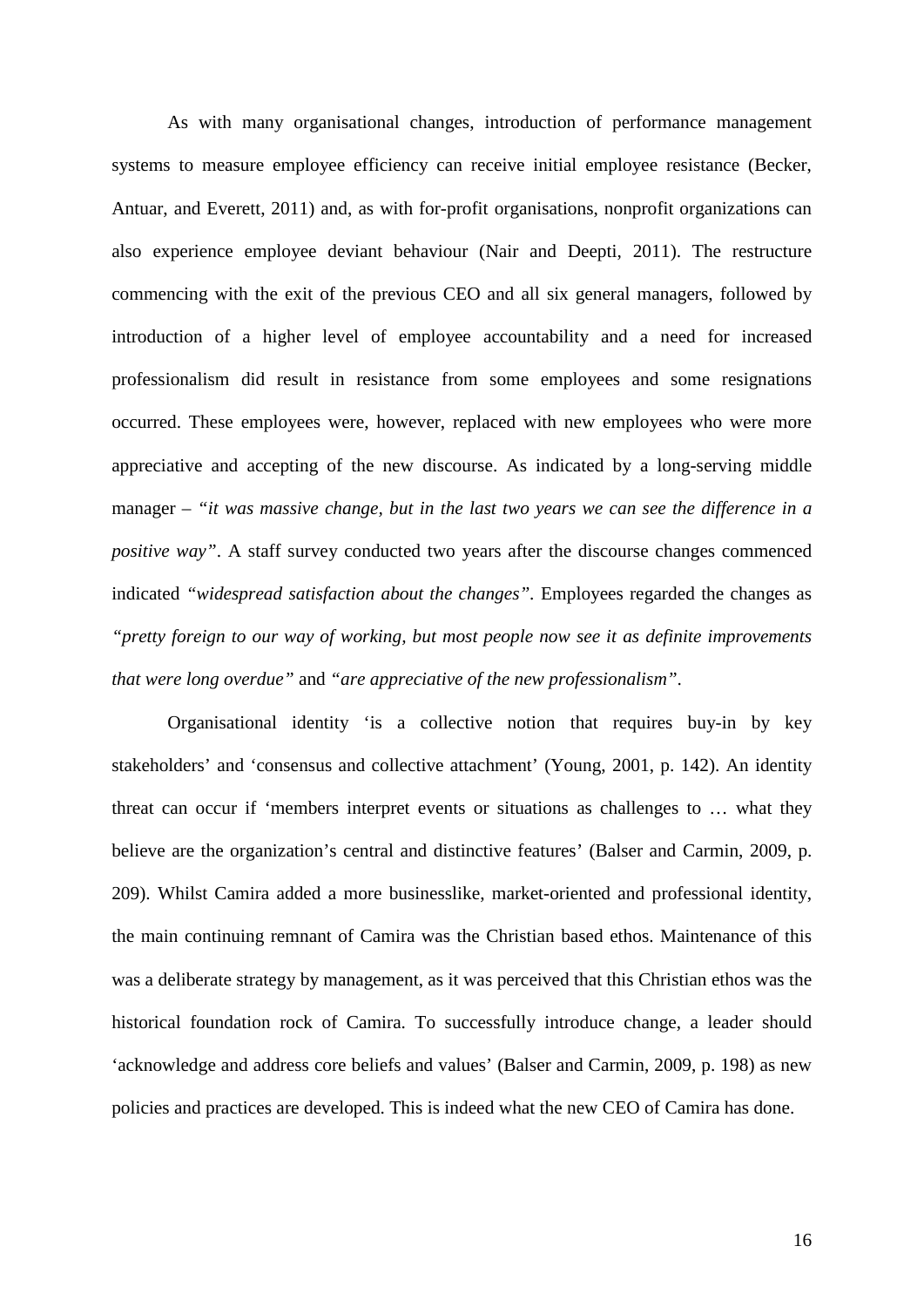#### 6.1.3 The New Mode of Functioning of Language

Discourse change can be assisted by new language (Fairclough, 1992) and is thus also an indicator of a discourse transformation (Foucault, 1991). There is evidence of a change in language within Camira. Words such as 'strategic plan', 'strategic directions', 'key performance indicators', 'risk management' and 'core business' have been introduced and are now a regular part of Camira's daily conversation and documents. Significantly, coinciding with the new discourse, Camira have tended to no longer use the word 'charity'. This is linked to the new image Camira wishes to convey (and not be perceived as practising a charity discourse), and is also linked to the directional change in services from 'band-aid' solutions to offering more holistic long-term service recipient client solutions. As indicated by a long-serving service delivery middle manager – *"not being called a charity, that's not in our language anymore … you can't use the word charity"*

## 6.1.4 Circulation of the New Discourse

Commencement of the discourse transformation occurred following retirement of the previous CEO and introduction of a new CEO with a business background. A major management restructure and introduction of Camira's first strategic plan occurred. The six existing general managers left Camira, and were replaced by three directors. This top-level management revamp resulted in a *"major cultural shift in the workplace".* The new CEO identified with, and recognised the need to introduce a market-oriented discourse with a religious faith as an underlying driver, whereas the previous CEO identified simply with a religious faith as a primary driver of all actions and had little business acumen. Thus, whilst faith was still a valued component of the new CEO's identity, it was not the over-riding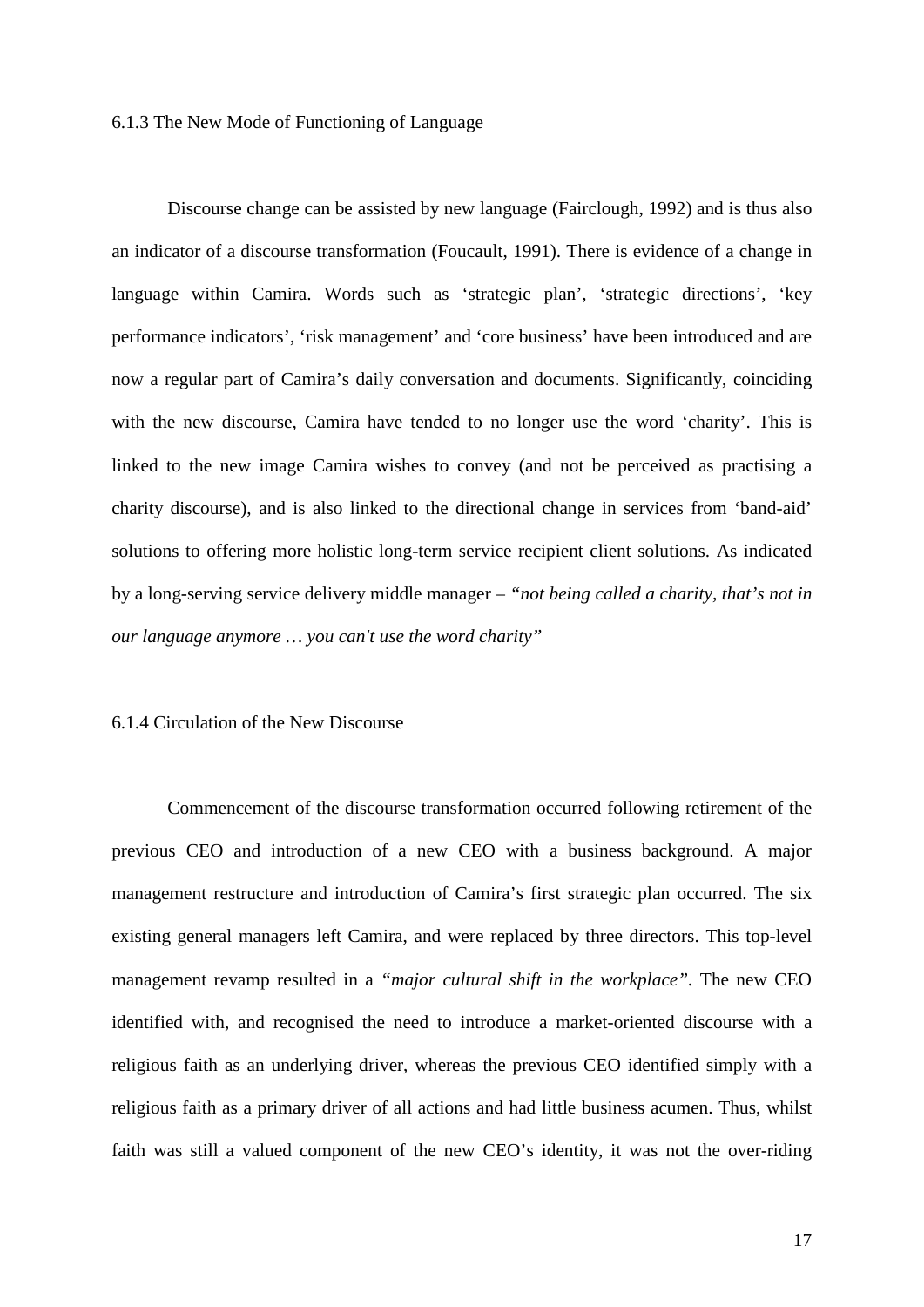factor. As indicated by a service delivery senior manager – *"we got a CEO who had been in business himself, that had never really happened before, we had always had clergy at the helm … so this period in our history is actually one where someone who is very used to being in business and thinking that way, who also has a very compassionate heart for people, so is able to put the two together, but he has brought with him a lot of good business practices"*. The catalyst for change was the new CEO, who involved all employees in the change by inviting them to attend a strategic planning day. When transforming work environments, leaders should be cognizant of what employees have to offer and recognize employees as valuable resources (Jaskyte, Byerly, Bryant, and Koksarova, 2010). The involvement of all employees in the initial planning days can be regarded as an excellent management strategy. It not only assists gaining buy-in from employees for the change, but also offers the opportunity to gain employee input and expertise. Whilst many employees initially viewed their invitations to attend the planning days with scepticism, most employees did attend and were pleasantly surprised. Once strategic plans were developed, these were progressed by a 'leadership forum' across divisions that included senior managers and team leaders. An employee newsletter kept employees up to date with developments.

#### 6.2 Result of the transformation

Section 6.1 described the manner in which the transformation occurred, and identified that a more market-oriented organisation had developed. It is now five years since the transformation commenced in 2006. Given the various research suggesting that market orientation assists performance, what has been the effect upon Camira's performance? To examine this, annual revenue data for each of Camira's revenue streams was assessed, and compared for the five-year period before commencement of the introduction of market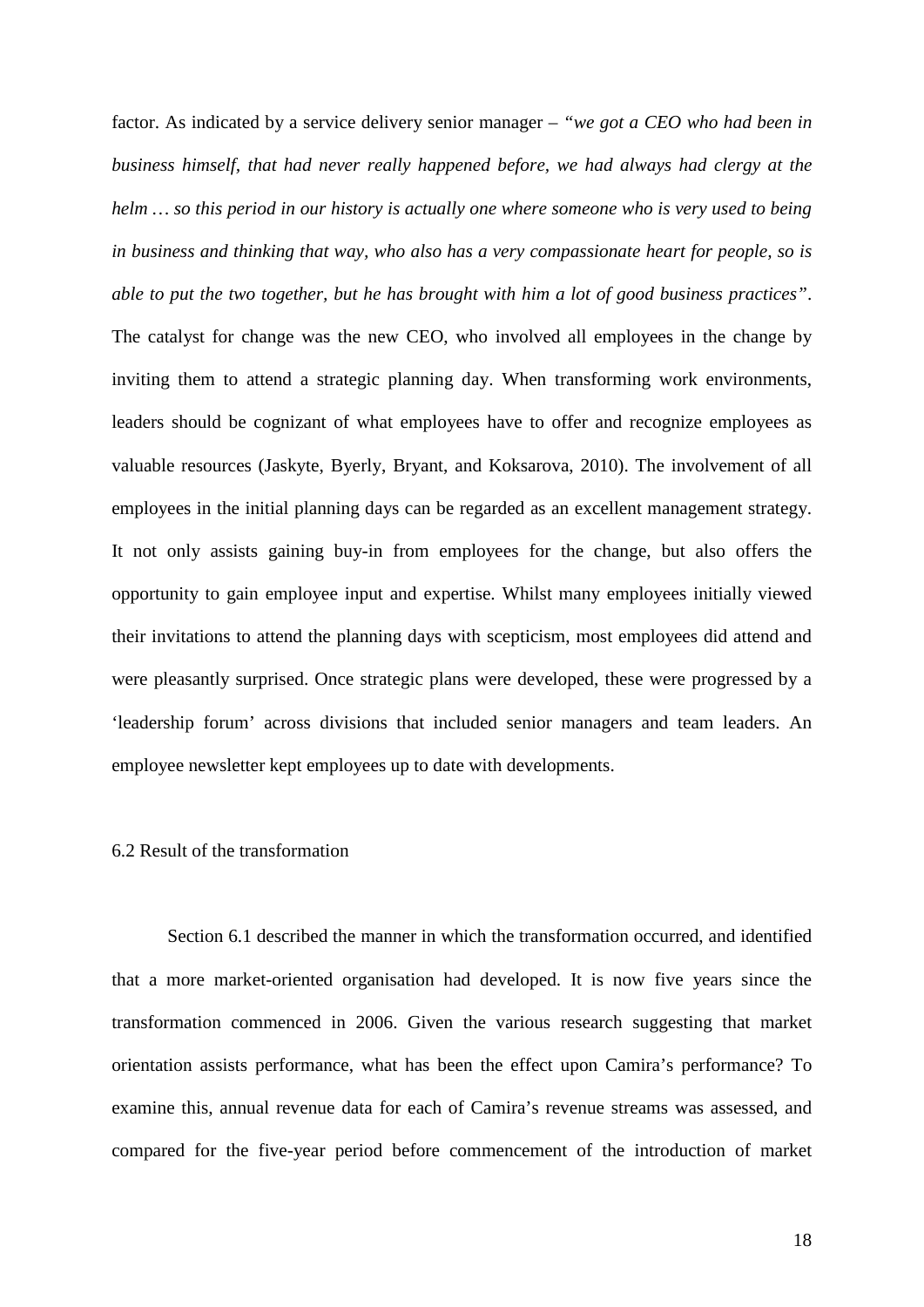orientation versus the five-year period after introduction of the market orientation. In the fiveyear period before introduction of a market orientation commenced, revenue from successful government tenders increased by \$13 million. In the five-year period after introduction of a market orientation, revenue from government tenders increased by 92% to \$34 million. This dramatic increase is likely to be due to Camira's increased effectiveness in determining and satisfying government needs, and the developed capability for Camira employees to work together and take appropriate action to effectively respond to government tender requests – all characteristics of a market orientation. Similarly, Camira's revenue increase from clients grew by \$5 million (150%) in the five years post commencement of market orientation compared to \$2 million in the five-year period before market orientation. In regards to donation revenue, there was \$2 million increase in revenue in the five-year periods both before and after the introduction of the market orientation. This continued growth in donations since the market orientation was introduced is likely to be due to the increased use of traditional direct marketing practices that has allowed maintenance in donation growth despite the global financial crises of the past few years which have dramatically reduced the general public's amount of discretionary spending, of which donations are a component. There has been an increase in Camira's shop sales (second hand clothing) since the market orientation was introduced, this is likely due to Camira's increased marketing of their shops, however may also be due in part to the increased demand from clients as a result of the global financial crises. Overall, Camira have been successful in increasing revenue by \$34 million in the five years since introducing a market orientation, compared to the \$16 million increase that occurred in the five year period prior to introduction of the market orientation.

#### 7. Summary and Conclusion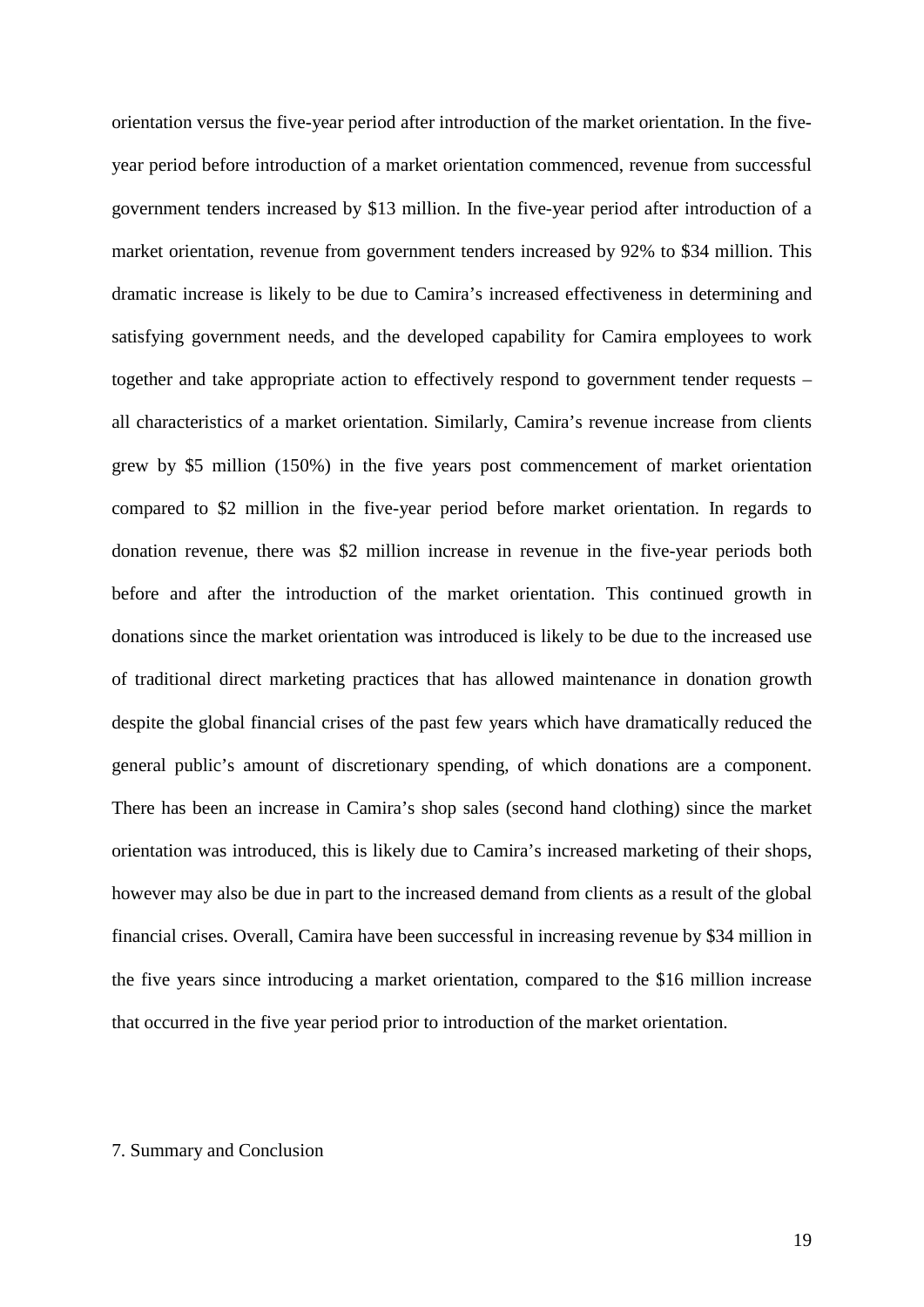Executive leadership (Froelich, McKee, and Rathge, 2011) is a key issue in nonprofit organisations and the changes that a new leader makes 'can have profound impacts on nonprofit organizations' (Balser and Carmin, 2009, p. 185). This is indeed true for Camira. The employment of a new CEO from a business background was the catalyst for Camira to transform from a traditional charity to a more businesslike and professional organisation based upon a market-oriented discourse. The change was needed to improve the struggling charity, and has been successful in enabling Camira to significantly increase performance and improve both service delivery and revenue generation. The new approach upset some employees who resigned, but overall, most existing employees recognised and accepted the need to change – for survival. Employees are more likely to commit to a leader if the leader's vision is similar to the values acceptable to the employees (King, 1990). By maintaining an underlining faith-based ethos, the leader gained 'buy-in' from the employees, despite introducing new work practices. The first stage of the change involved introduction of 'new managerialism' to bring an appropriate management structure into the organisation, followed by 'professionalism' and improved employee skill-sets which set the stage for embedding of the new mode of operating. When the transformation commenced, Camira had approximately 1,400 paid staff and 2,000 volunteers. Five years after the transformation, the level of paid staff has remained constant but volunteer levels have reduced by 50% to approximately 1,000. This is a reflection of the more professional perspective desired within Camira, and despite this reduction in volunteers, revenue has increased by 56%, an indication of the increased efficiency and effectiveness of Camira's transformed, more market-oriented operations.

The paper addressed three research aims. First, the processes for effectively introducing a market-oriented discourse in a charity organisation. New managerialism was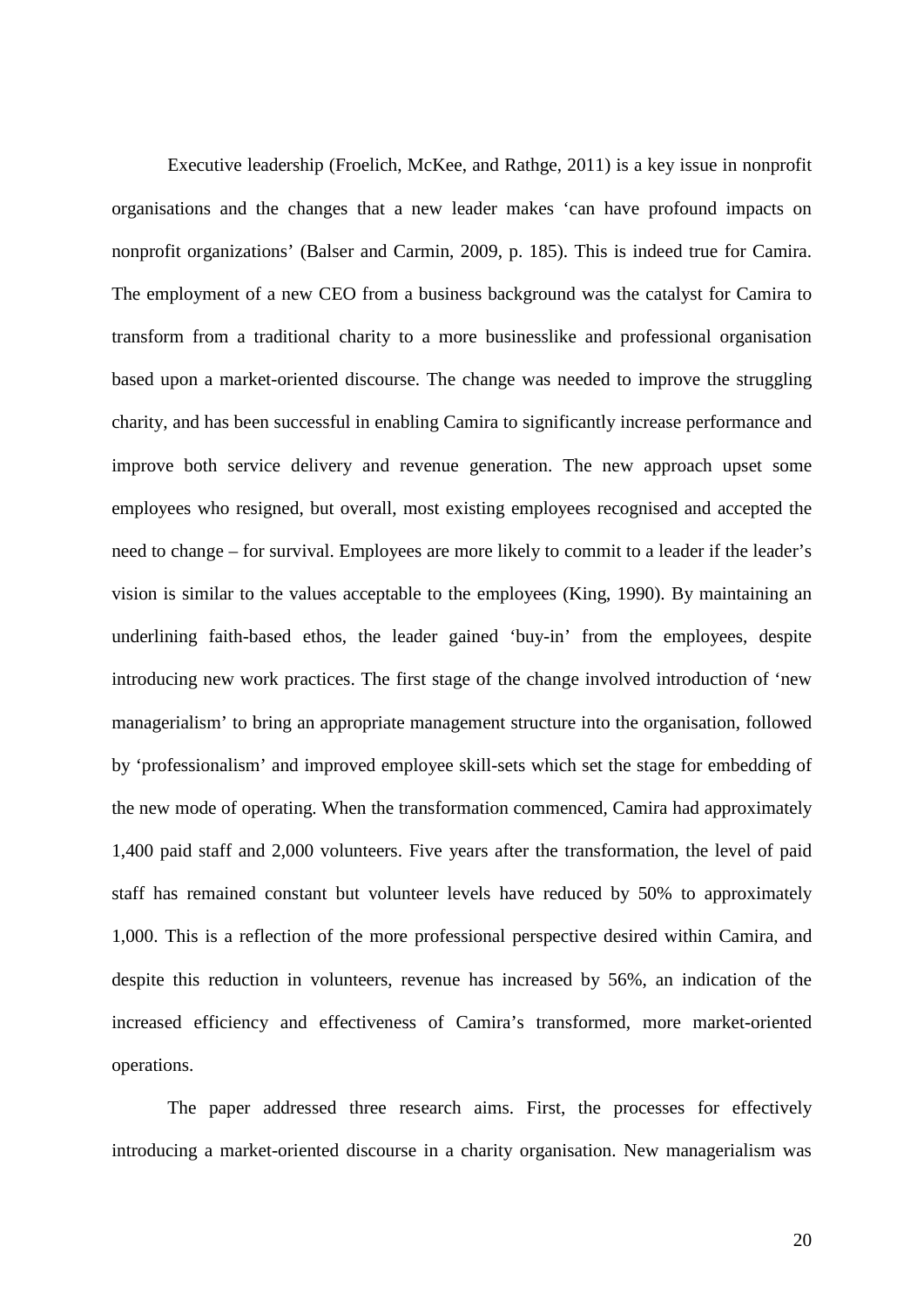first introduced, followed by professionalism to provide the platform for embedding a market orientation. The second aim was to determine the characteristics of the transformed organisation. The 'new' Camira was characterised by a more professional and businesslike mode of operation with emphasis on new, more efficient service delivery processes, and products more in tune with the long-term needs of service recipient clients. Third, we identified that the resultant effect upon performance of introducing a market orientation was an increase in service efficiency and overall revenue despite a dramatic increase in the number of volunteers.

The paper advances academic and practitioner knowledge regarding how market orientation can successfully be introduced into the charity arena. The implications for marketing practice are that the case study reinforces the claims of various academics (for example, Barrett, Balloun, and Weinstein, 2005) that marketing practices developed in the for-profit arena are transferable to the nonprofit arena. The research does however highlight that this transfer does need to be conducted by appropriately qualified and knowledgeable management. Existing employees need to be 'sold' on the new, more businesslike and professional discourse, and receive appropriate training to operate in the new discourse. Any new employees will often come from the for-profit arena and typically have strong service delivery and/or marketing skills and thus be different to the traditional charity employee previously employed. However there is still a need for a personal commitment by employees to an organisation's work which is identified as a strong factor for entering nonprofit employment (Onyx and Maclean, 1996).

This case study provides an example of a charity transforming and becoming more market-oriented for survival in the ever-changing environment. The study offers managers of charities useful knowledge regarding how market-orientation can be successfully introduced

21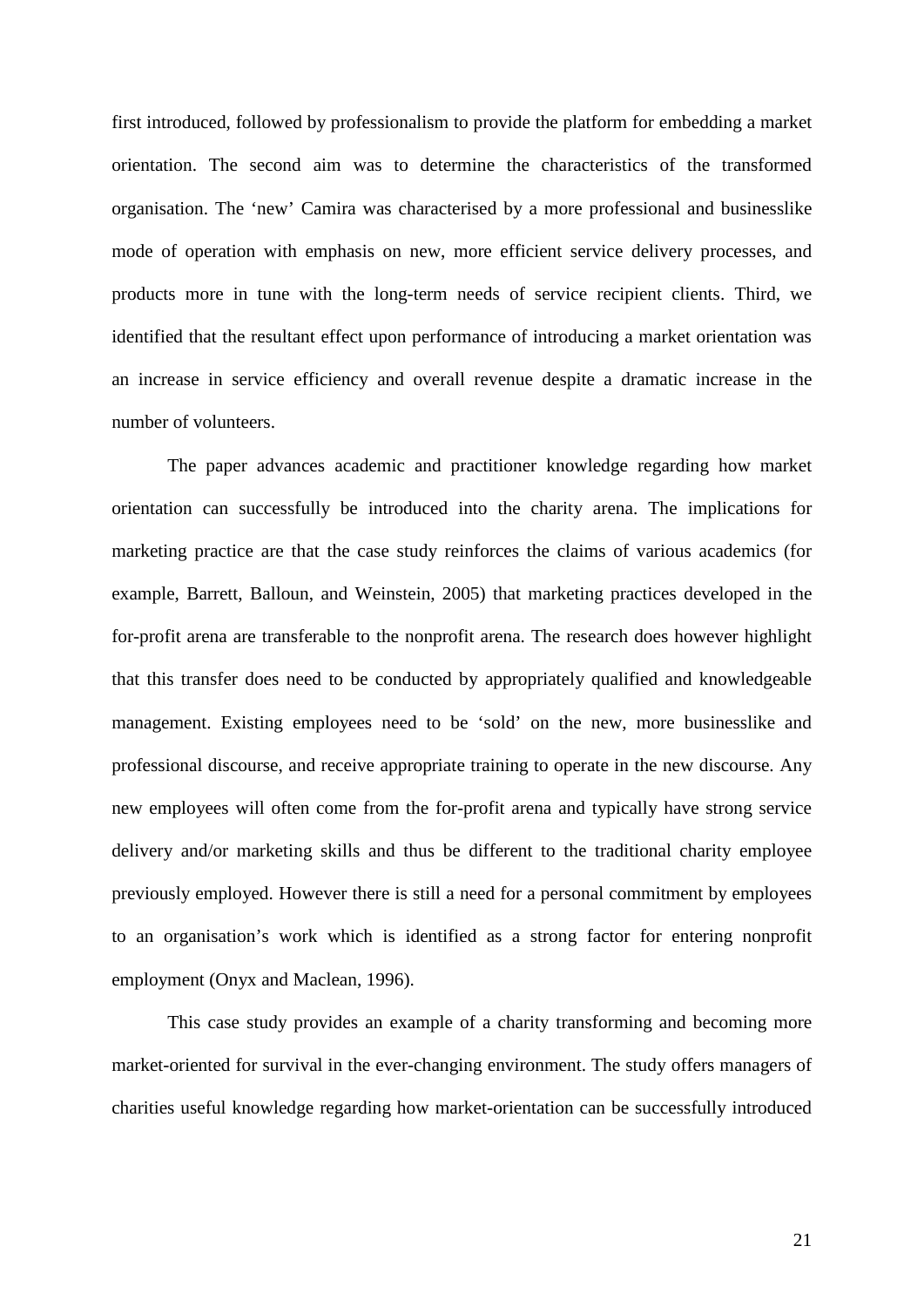to meet the increasingly competitive environment. As summarised by a senior, long-term Camira service manager – *"not being called a charity, that's not in our language anymore".*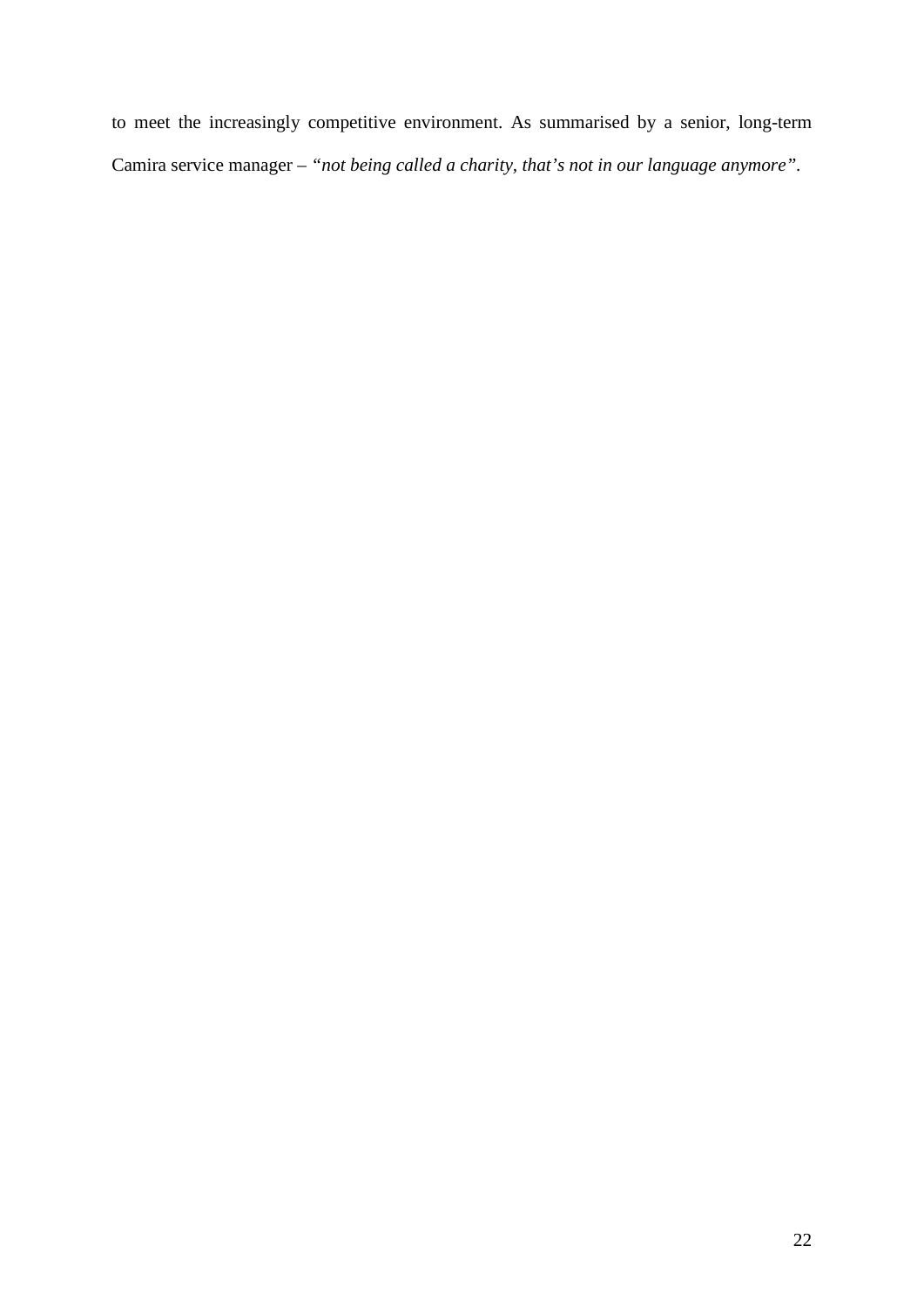#### **References**

- Aronson, J., Smith, K., 2010. Managing restructured social services: Expanding the social. British Journal of Social Work 40(2), 530-547.
- Balser, D.B., Carmin, J., 2009 Leadership succession and the emergence of an organizational identity threat. Nonprofit Management & Leadership 20(2), 185-201.
- Barrett, H., Balloun, J., Weinstein, A., 2005. Success factors for organisational performance: Comparing business services, health care, and education. SAM Advanced Management Journal 70(4), 16-28.
- Becker, K., Antuar, N., Everett, C., 2011. Implementing an employee performance management system in a nonprofit organization. Nonprofit Management and Leadership 21(3), 255-271.
- Beverland, M., Lindgreen, A., 2007. Implementing market orientation in industrial firms: A multiple case study. Industrial Marketing Management 36(4), 430-442.
- Cairns, B., Harris, M., Hutchison, R., Tricker, M., 2005. Improving performance? The adoption and implementation of quality systems in U.K. nonprofits. Nonprofit Management and Leadership 16(2), 135-151.
- Camira, 2007. Strategic Plan 2007-2009.
- Camira, n.d. About Us. Available from <http:/[/www.camira.org.au/about-us>](http://www.camira.org.au/about-us%3e) (accessed 15.7.2009).
- Cano, C.R., Carillat, F.A., Jaramillo, F., 2004. A meta-analysis of the relationship between market orientation and business performance: Evidence from five continents. International Journal of Research in Marketing 21(2), 179-200.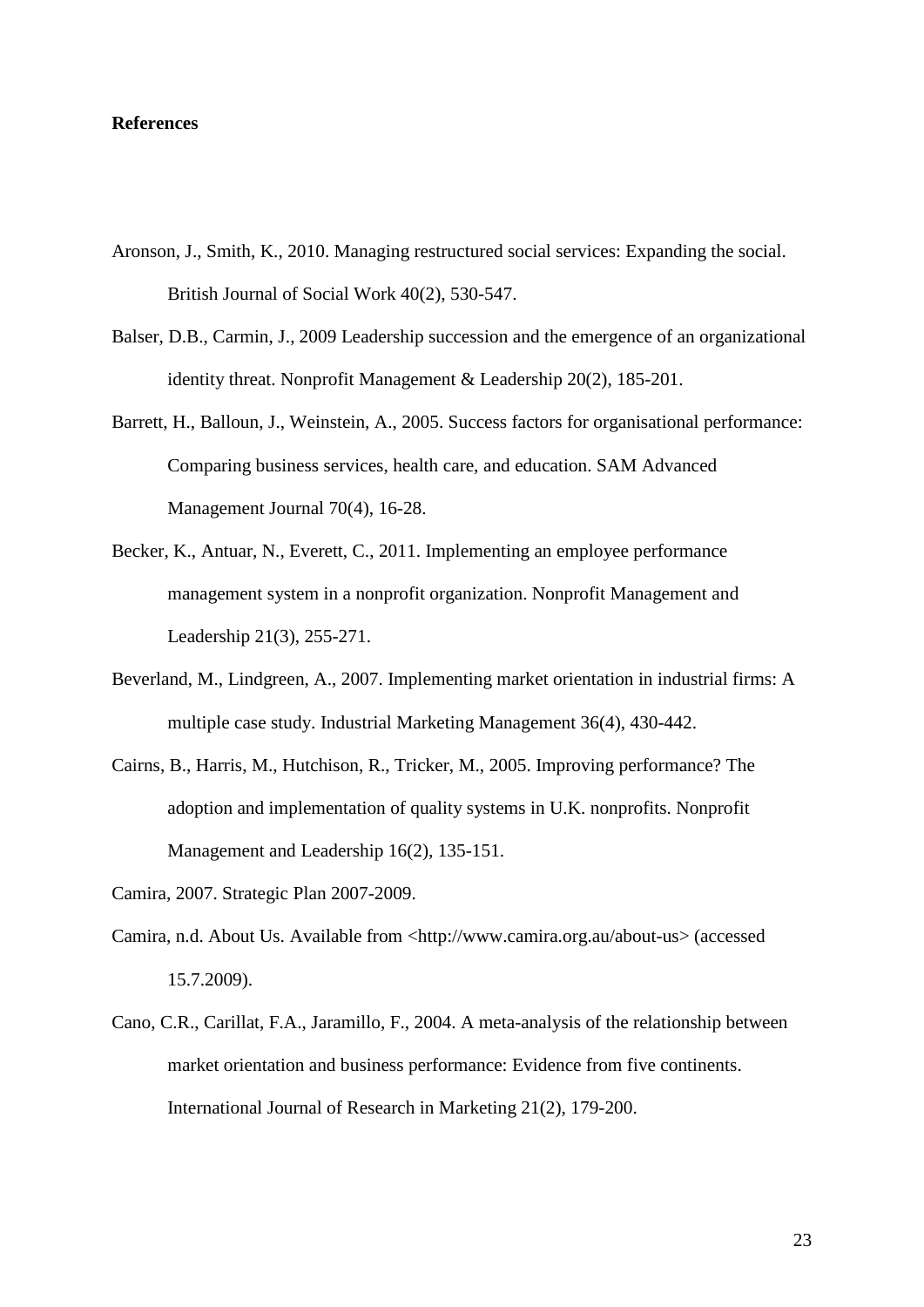- Cornelissen, J., Lock, A., 2005. The uses of marketing theory: Constructs, research propositions, and meaningful implications. Marketing Theory 5(2), 165-184.
- Covaleski, M.A., Dirsmith, M.W., Heian, J.B., Sajay, S., 1998. The calculated and avowed: Techniques of discipline and struggles over identity in the big six public accounting firms. Administrative Science Quarterly 43(2), 293-327.
- Creswell, J., 2003. Research Design; Qualitative, Quantitative, and Mixed Methods Approaches. 2nd edn. Sage, Thousand Oaks, Calif.
- Drucker, P.F., 1990. Managing the Non-profit Organization. Heinemann, Oxford.
- Duque-Zuluaga, L., Schneider, U., 2008. Market orientation and organisational performance in the nonprofit context: Exploring both concepts and the relationship between them. Journal of Nonprofit & Public Sector Marketing 19(2), 25-47.
- Durst, S.L., Newell, C., 2001. The who, why, and how of reinvention in nonprofit organizations. Nonprofit Management and Leadership 11(4), 443-457.
- Dyer, W.G., Wilkins, A.L., 1991. Better stories, not better constructs, to generate better theory: A rejoinder to Eisenhardt. The Academy of Management Review 16(3), 613- 619.
- Eisenhardt, K., 1989. Building theories from case study research. The Academy of Management Review 14(4), 532-550.
- Fairclough, N., 1992. Discourse and Social Change. Polity, Cambridge.
- Feagin, J., Orum, A., Sjoberg, G., 1991. A Case for Case Study. University of North Carolina, Chapel Hill.
- Fine, A.H., Thayer, C.E., Coghlan, A.T., 2000. Program evaluation practice in the nonprofit sector. Nonprofit Management and Leadership 10(3), 331-339.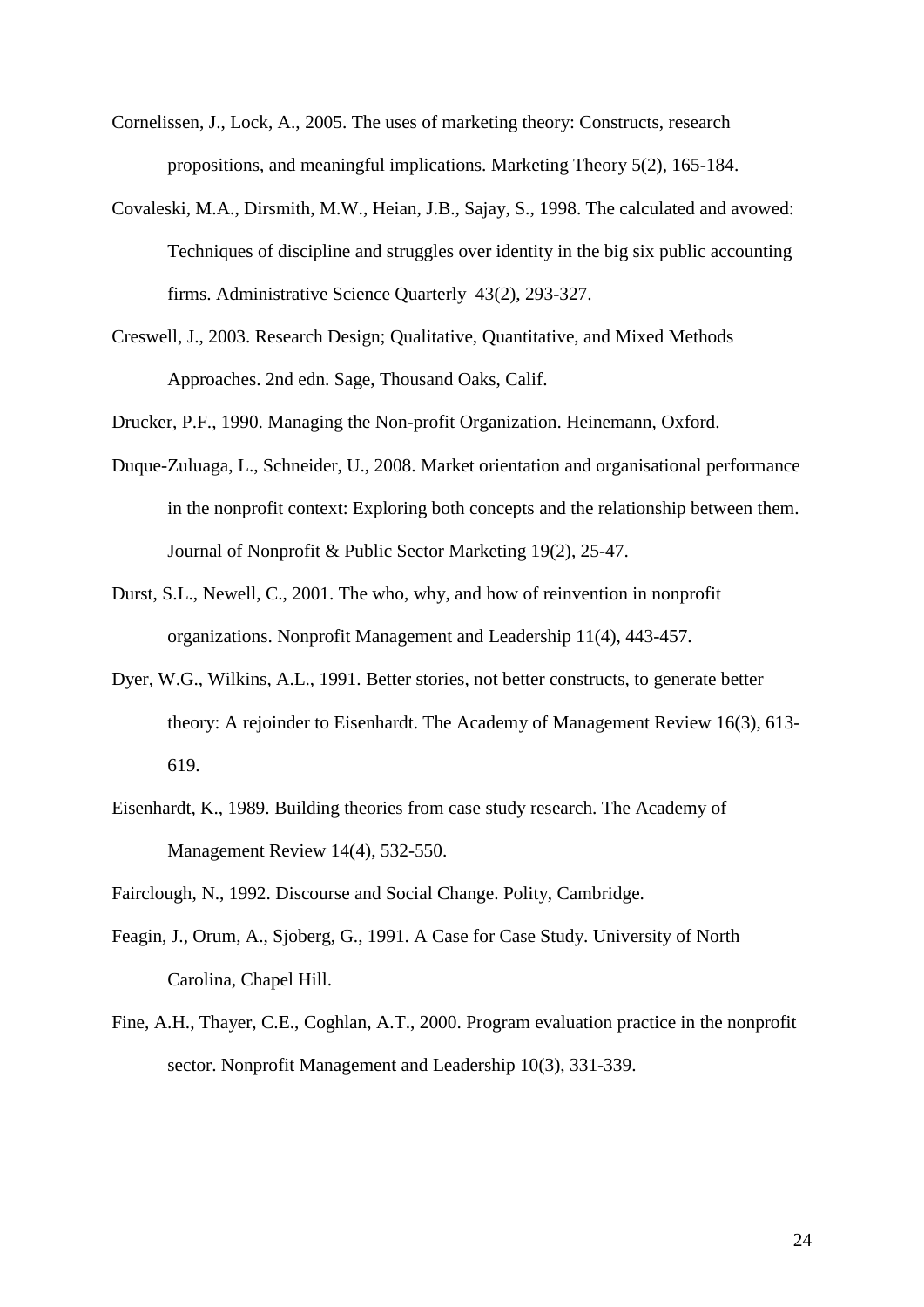- Foucault, M., 1991. Politics and the study of discourse. In: G. Burchell, C. Gordon, P. Miller (Eds.), The Foucault Effect - Studies in Governmentality, with two lectures by and an interview with Michael Foucault. University of Chicago, Chicago, pp. 53-72.
- Froelich, K., McKee, G., Rathge, R., 2011. Succession planning in nonprofit organizations. Nonprofit Management and Leadership 22(1), 3-20.
- Gainer, B., Padanyi, P., 2002. Applying the marketing concept to cultural organisations: An empirical study of the relationship between market orientation and performance. International Journal of Nonprofit and Voluntary Sector Marketing 7(2), 182-193.
- Gainer, B., Padanyi, P., 2005. The relationship between market-oriented activities and market-oriented culture: Implications for the development of market orientation in nonprofit service organisations. Journal of Business Research 58(6), 854-862.
- Gewirtz, S., Ball, S., 2000. From 'Welfarism' To 'New Managerialism': Shifting discourses of school headship in the education marketplace. Discourse 21(3), 253-268.
- Glaser, B., Strauss, A., 1967. The Discovery of Grounded Theory: Strategies for Qualitative Research. Aldine, Chicago.
- Gonzalez, L.I.A., Vijande, M.L., Casielles, R.V., 2002. The market orientation concept in the private nonprofit organisational domain. International Journal of Nonprofit and Voluntary Sector Marketing 7(1), 55-67.
- Grossman, A., Kasturi Rangan, V., 2001. Managing multisite nonprofits. Nonprofit Management and Leadership 11(3), 321-337.
- Gummesson, E., 2007. The Principles of Knowledge Creation Methods. In B. Gustavsson (Ed.), Case Study Research. Edward, Elgar, Cheltenham.
- Jaskyte, K., 2004. Transformational leadership, organizational culture, and innovativeness in nonprofit organisations. Nonprofit Management and Leadership 15(2), 153-168.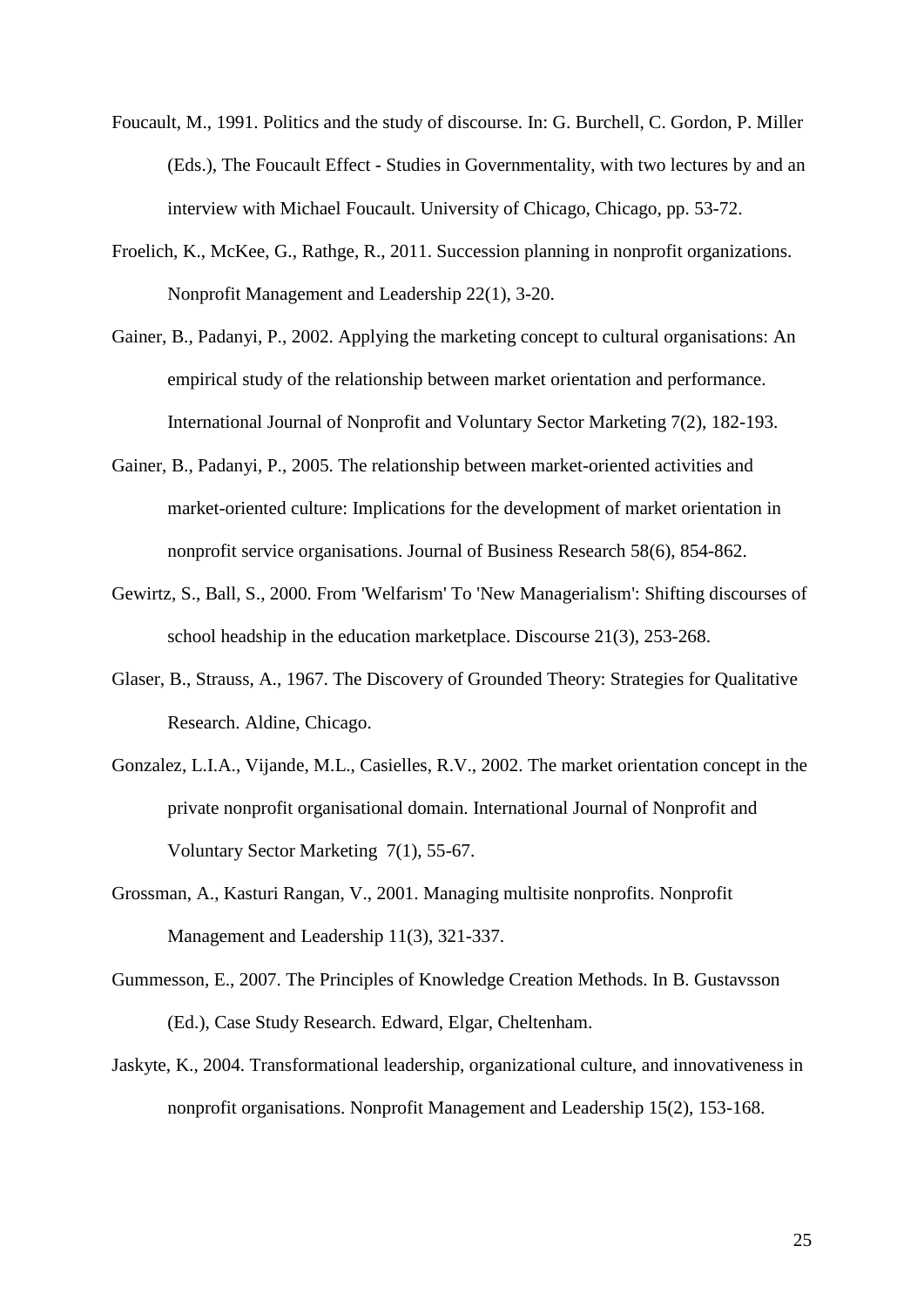- Jaskyte, K., Byerly, C., Bryant, A., Koksarova, J., 2010. Transforming a nonprofit work environment for creativity: An application of concept mapping. Nonprofit Management and Leadership 21(1), 77-92.
- Jaworski, B.J., Kohli, A.K., 1993. Market orientation: Antecedents and consequences. Journal of Marketing 57(3), 53-70.

Jones, R., 2010. Non-profit steward. Management Today Jan/Feb, 31-32.

- Kara, A., Spillan, J.E., DeShields Jr, O.W., 2004. An empirical investigation of the link between market orientation and business performance in non-profit service providers. Journal of Marketing Theory and Practice 12(2), 59-72.
- King, N., 1990. Modelling the innovation process: An empirical comparison of approaches. Journal of Occupational and Organizational Psychology 65(2), 89-101.
- Kohli, A.K., Jaworski, B.J., 1990. Market orientation: The construct, research propositions, and managerial constructs. Journal of Marketing 54(2), 1-18.
- Kotler, P., Andreasen, A., 1996. Strategic Marketing for Nonprofit Organizations, 5th edn. Prentice Hall, Upper Saddle River.
- Kotler, P., Armstrong, G., 2012. Principles of Marketing, 14th edn. Pearson, Boston.
- Kotler, P., Levy, S.J., 1969. Broadening the concept of marketing. Journal of Marketing, 33(1), 10-15.
- Kotler, P., Zaltman, G., 1971. Social marketing: An approach to planned social change. Journal of Marketing 35(3), 3-12.
- Lafferty, B.A., Hult, G.T.M., 2001. A synthesis of contemporary market orientation perspectives. European Journal of Marketing 35(1/2), 92-109.
- Liao, M-N., Foreman, S., Sargeant, A., 2001. Market versus societal orientation in the nonprofit context. International Journal of Nonprofit and Voluntary Sector Marketing 6(3), 254-268.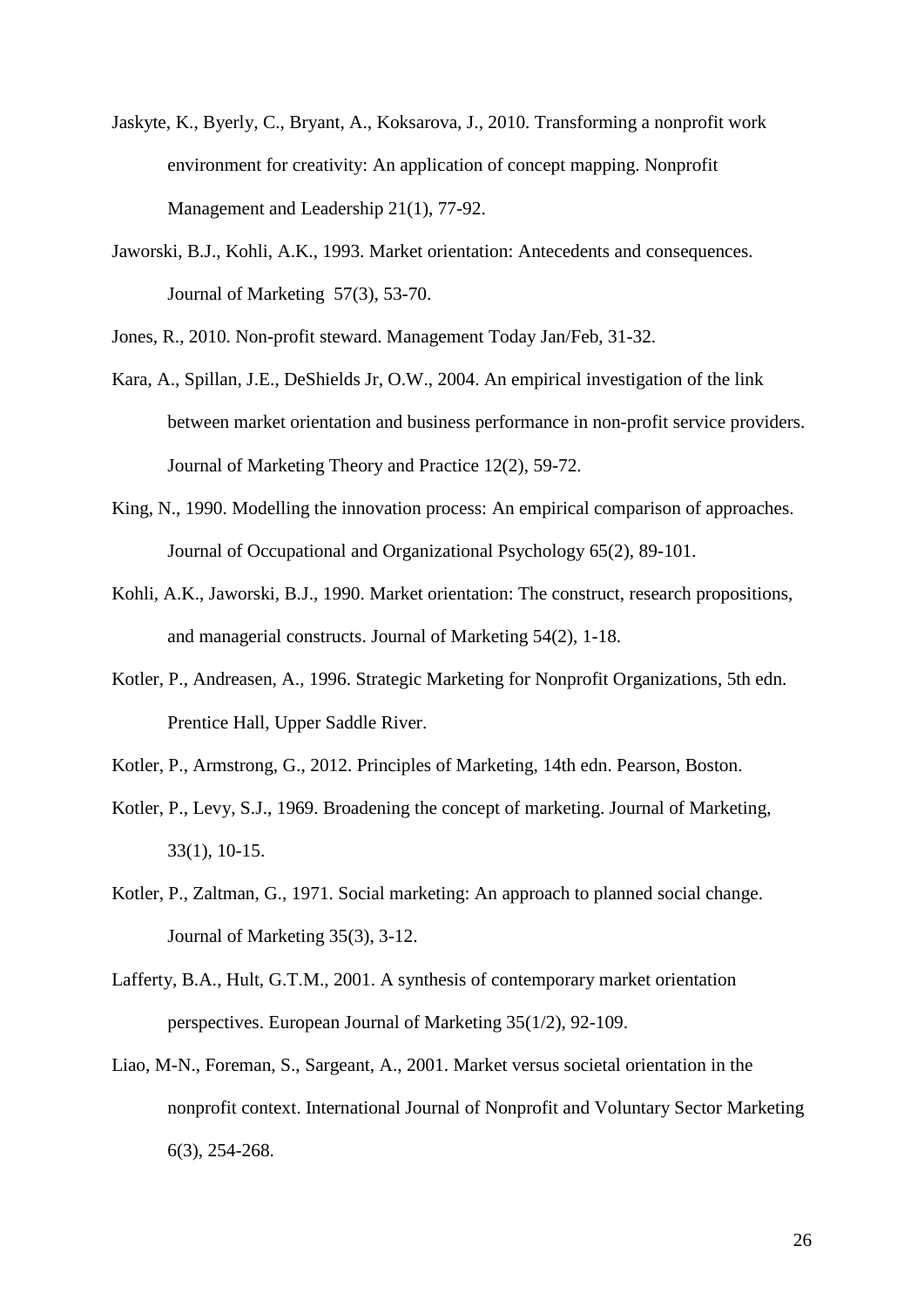Lincoln, Y., Guba, E., 1985. Naturalistic Enquiry. Sage, Beverley Hills.

- Miles, M.B., Huberman, A.M., 1994. An Expanded Sourcebook : Qualitative Data Analysis, 2nd edn. Sage, Thousand Oaks.
- Modi, P., Mishra, D., 2010. Conceptualising market orientation in non-profit organisations: Definition, performance, and preliminary construction of a scale. Journal of Marketing Management 5, 548-569.
- Murray, P., Carter, L., 2005. Improving marketing intelligence through learning systems and knowledge communities in not-for-profit workplaces. Journal of Workplace Learning 17(7), 421-435.
- Nair, N., Deepti, B., 2011. Understanding workplace deviant behavior in nonprofit organizations. Nonprofit Management and Leadership 21(3), 289-309.
- Narver, J.C., Slater, S.F., 1990. The effect of a market orientation on business profitability. Journal of Marketing 54(4), 20-35.
- O'Cass, A., 2001. The internal-external marketing orientation of a political party: Social implications of political party marketing orientation. Journal of Public Affairs 1(2), 136-152.
- Onyx, J., Maclean, M., 1996. Careers in the third sector. Nonprofit Management and Leadership 6(4), 331-345.
- Patton, M., 2002. Qualitative Research & Evaluation Methods, 3rd edn. Sage, Thousand Oaks, Calif.
- Philanthropy Australia., n.d. Available from <http://www.philanthropy.org.au/seekfund/chari ty.htm> (accessed 18.3.8).
- Polonsky, M., 2003. Who receives the most help: The most needy or those with the best marketers? International Journal of Nonprofit and Voluntary Sector Marketing 8(4), 302-304.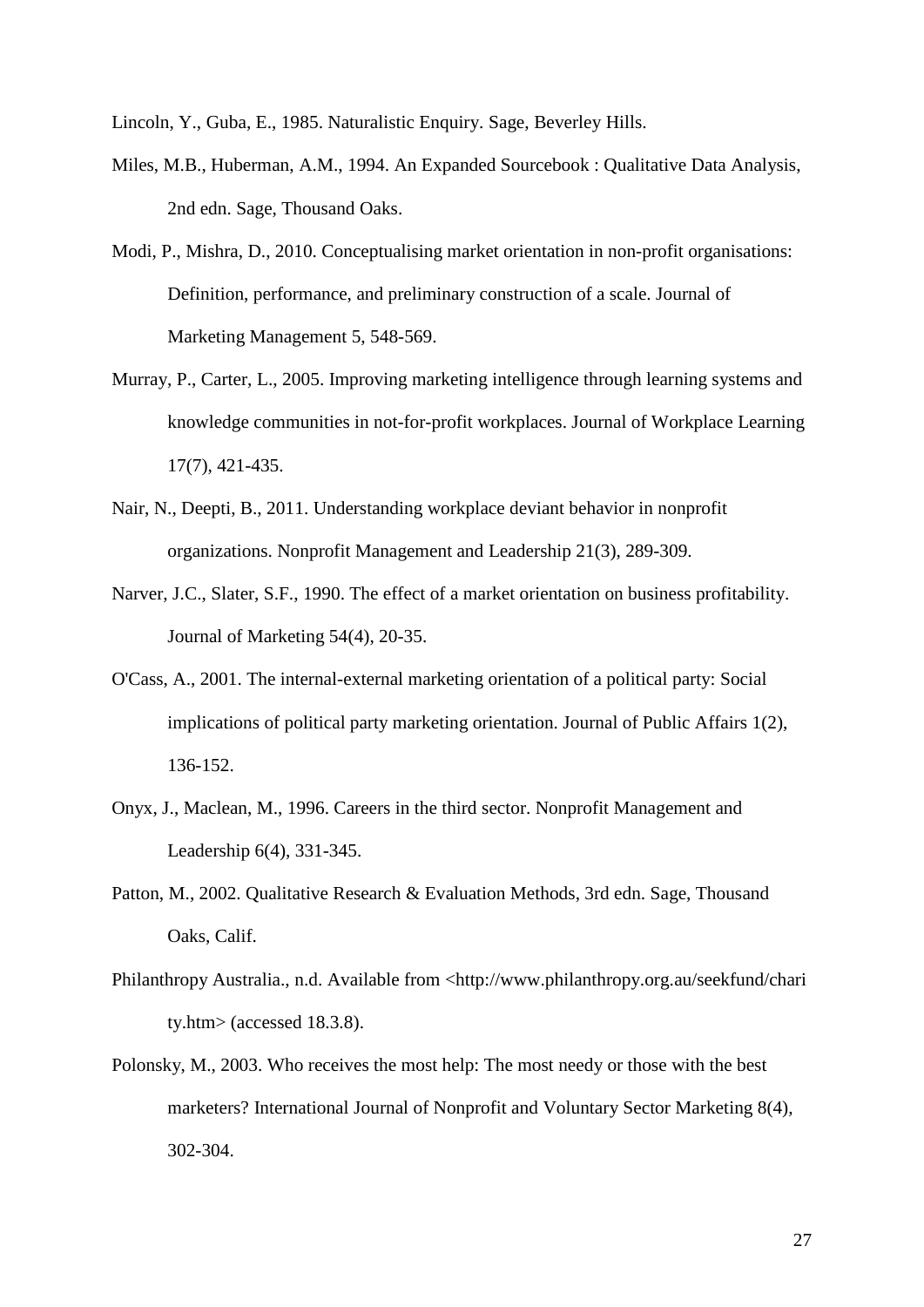- Polonsky, M., Grau, L., 2011. Assessing the social impact of charitable organizations Four alternative approaches. International Journal of Non Profit and Voluntary Sector Marketing 16(May), 195-211.
- Polonsky, M., Grau, S., 2008. Evaluating the social value of charitable organizations: A conceptual foundation. Journal of Macromarketing 28(2), 130-140.
- Pope, J., Isely, E., Asamoa-Tutu, F., 2009. Developing a marketing strategy for nonprofit organizations: An exploratory study. Journal of Nonprofit & Public Sector Marketing 21(2), 184-201.
- Sargeant, A., 2001a. Relationship fundraising: How to keep donors loyal. Nonprofit Management and Leadership 12(1), 177-192.
- Sargeant, A., 2001b. Using donor lifetime value to inform fundraising strategy. Nonprofit Management and Leadership 12(1), 25-38.
- Sargeant, A., Foreman, S., Liao, M-N., 2002. Operationalizing the marketing concept in the nonprofit sector. Journal of Nonprofit & Public Sector Marketing 10(2), 41-65.
- Schmid, H., 2006. Leadership styles and leadership change in human and community service Organizations. Nonprofit Management and Leadership 17(2), 179-194.
- Shapiro, B., 1973. Marketing for nonprofit organisations. Harvard Business Review 51(5), 123-132.
- Shaw, S., Allen, J.B., 2009. To be a business and to keep our humanity: A critical management studies analysis of the relationship between a funder and nonprofit community organizations. Nonprofit Management and Leadership 20(1), 83-96.
- Shoham, A., Rose, G.M., Kropp, F., 2005. Market orientation and performance: A meta analysis. Marketing Intelligence and Planning 23(5), 435-454.